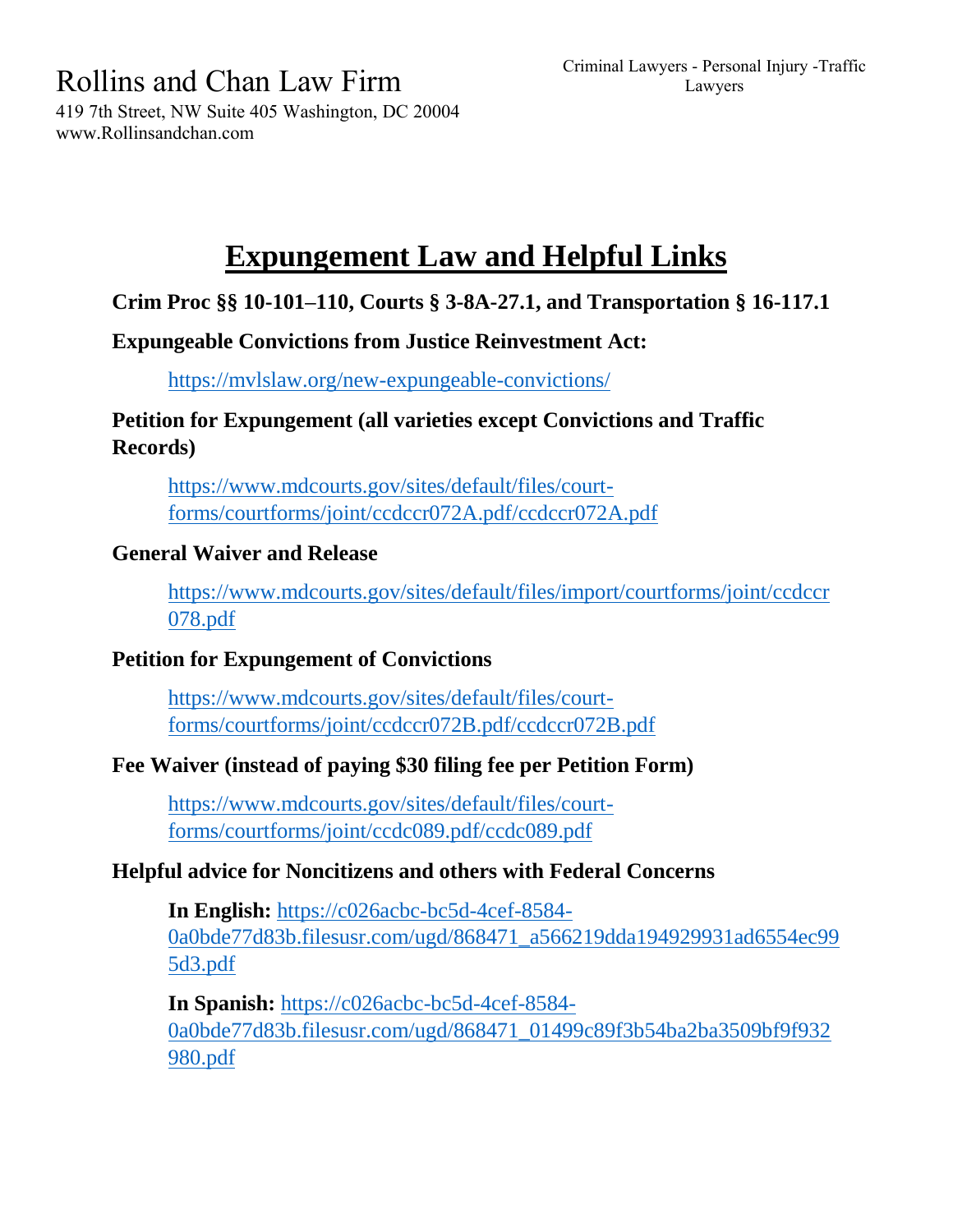# **Shielding Law and Helpful Links**

### **Crim Proc §§ 10-301–306, Courts § 3-1510, Family Law § 4-512**

#### **Petition for Shielding Conviction**

[https://mdcourts.gov/sites/default/files/court](https://mdcourts.gov/sites/default/files/court-forms/courtforms/joint/ccdccr148.pdf/ccdccr148.pdf)[forms/courtforms/joint/ccdccr148.pdf/ccdccr148.pdf](https://mdcourts.gov/sites/default/files/court-forms/courtforms/joint/ccdccr148.pdf/ccdccr148.pdf)

#### **Request to Shield Denied or Dismissed Protective Order Records**

[https://www.courts.state.md.us/sites/default/files/court](https://www.courts.state.md.us/sites/default/files/court-forms/courtforms/joint/ccdcdv021a.pdf/ccdcdv021a.pdf)[forms/courtforms/joint/ccdcdv021a.pdf/ccdcdv021a.pdf](https://www.courts.state.md.us/sites/default/files/court-forms/courtforms/joint/ccdcdv021a.pdf/ccdcdv021a.pdf)

#### **Request to Shield Denied or Dismissed Peace Order Records**

[https://www.courts.state.md.us/sites/default/files/court](https://www.courts.state.md.us/sites/default/files/court-forms/courtforms/joint/ccdcpo016a.pdf/ccdcpo016a.pdf)[forms/courtforms/joint/ccdcpo016a.pdf/ccdcpo016a.pdf](https://www.courts.state.md.us/sites/default/files/court-forms/courtforms/joint/ccdcpo016a.pdf/ccdcpo016a.pdf)

#### **Request to Shield Consented to Protective Order Records**

[https://www.courts.state.md.us/sites/default/files/court](https://www.courts.state.md.us/sites/default/files/court-forms/courtforms/joint/ccdcdv021b.pdf/ccdcdv021b.pdf)[forms/courtforms/joint/ccdcdv021b.pdf/ccdcdv021b.pdf](https://www.courts.state.md.us/sites/default/files/court-forms/courtforms/joint/ccdcdv021b.pdf/ccdcdv021b.pdf)

#### **Request to Shield Consented to Peace Order Records**

[https://www.courts.state.md.us/sites/default/files/court](https://www.courts.state.md.us/sites/default/files/court-forms/courtforms/joint/ccdcpo016b.pdf/ccdcpo016b.pdf)[forms/courtforms/joint/ccdcpo016b.pdf/ccdcpo016b.pdf](https://www.courts.state.md.us/sites/default/files/court-forms/courtforms/joint/ccdcpo016b.pdf/ccdcpo016b.pdf)

#### **General Waiver and Release - for use with shielding of domestic violence and peace order records**

[https://www.courts.state.md.us/sites/default/files/court](https://www.courts.state.md.us/sites/default/files/court-forms/courtforms/joint/ccdc077.pdf/ccdc077.pdf)[forms/courtforms/joint/ccdc077.pdf/ccdc077.pdf](https://www.courts.state.md.us/sites/default/files/court-forms/courtforms/joint/ccdc077.pdf/ccdc077.pdf)

#### **Motion for Service by Clerk Concerning Request to Shield Protective Order Records**

[https://www.courts.state.md.us/sites/default/files/court](https://www.courts.state.md.us/sites/default/files/court-forms/courtforms/joint/ccdcdv025.pdf/ccdcdv025.pdf)[forms/courtforms/joint/ccdcdv025.pdf/ccdcdv025.pdf](https://www.courts.state.md.us/sites/default/files/court-forms/courtforms/joint/ccdcdv025.pdf/ccdcdv025.pdf)

#### **Motion for Service by Clerk Concerning Request to Shield Peace Order Records**

[https://www.courts.state.md.us/sites/default/files/court](https://www.courts.state.md.us/sites/default/files/court-forms/courtforms/joint/ccdcpo019.pdf/ccdcpo019.pdf)[forms/courtforms/joint/ccdcpo019.pdf/ccdcpo019.pdf](https://www.courts.state.md.us/sites/default/files/court-forms/courtforms/joint/ccdcpo019.pdf/ccdcpo019.pdf)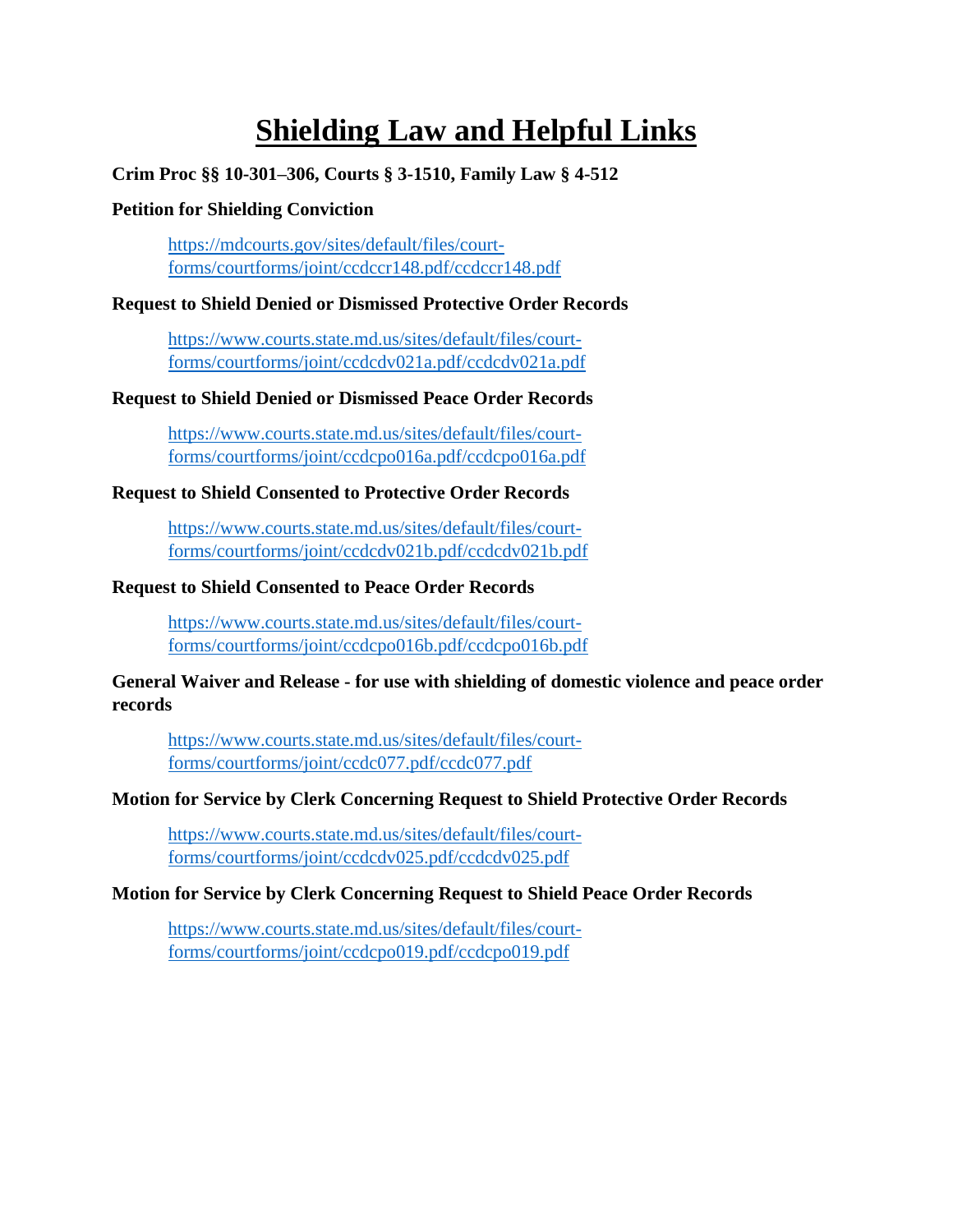#### **Md. CRIMINAL PROCEDURE Code Ann. § 10-101. Definitions**

**(a) In general. --** In this subtitle the following words have the meanings indicated.

**(b) Central Repository. --** "Central Repository" means the Criminal Justice Information System Central Repository in the Department.

#### **(c) Court record. --**

**(1)** "Court record" means an official record of a court that the clerk of a court or other court personnel keeps about:

**(i)** a criminal proceeding; or

**(ii)** any other proceeding, except a juvenile proceeding, concerning a civil offense or infraction enacted under State or local law as a substitute for a criminal charge.

**(2)** "Court record" includes:

**(i)** a record of a violation of the Transportation Article for which a term of imprisonment may be imposed; and

**(ii)** an index, docket entry, charging document, pleading, memorandum, transcription of proceedings, electronic recording, order, and judgment.

**(d) Expunge. --** "Expunge" means to remove information from public inspection in accordance with this subtitle.

**(e) Expungement. --** "Expungement" with respect to a court record or a police record means removal from public inspection:

**(1)** by obliteration;

**(2)** by removal to a separate secure area to which persons who do not have a legitimate reason for access are denied access; or

**(3)** if access to a court record or police record can be obtained only by reference to another court record or police record, by the expungement of it or the part of it that provides access.

**(f) Law enforcement unit. --** "Law enforcement unit" means a State, county, or municipal police department or unit, the office of a sheriff, the office of a State's Attorney, the Office of the State Prosecutor, or the Office of the Attorney General of the State.

**(g) Minor traffic violation. --** "Minor traffic violation" means a nonincarcerable violation of the Maryland Vehicle Law or any other traffic law, ordinance, or regulation.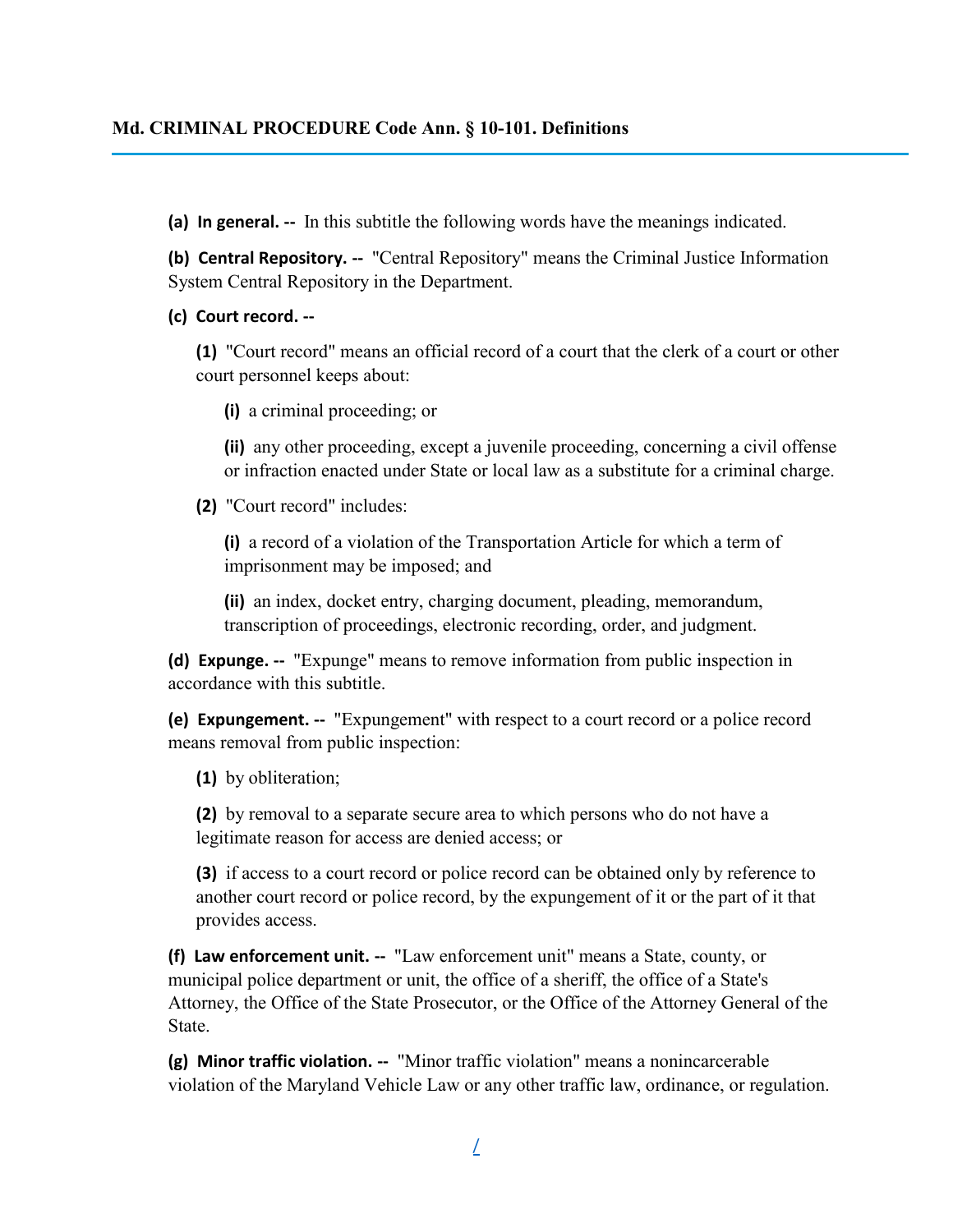**(h) Police record. --** "Police record" means an official record that a law enforcement unit, booking facility, or the Central Repository maintains about the arrest and detention of, or further proceeding against, a person for:

**(1)** a criminal charge;

**(2)** a suspected violation of a criminal law;

**(3)** a violation of the Transportation Article for which a term of imprisonment may be imposed; or

**(4)** a civil offense or infraction, except a juvenile offense, enacted under State or local law as a substitute for a criminal charge.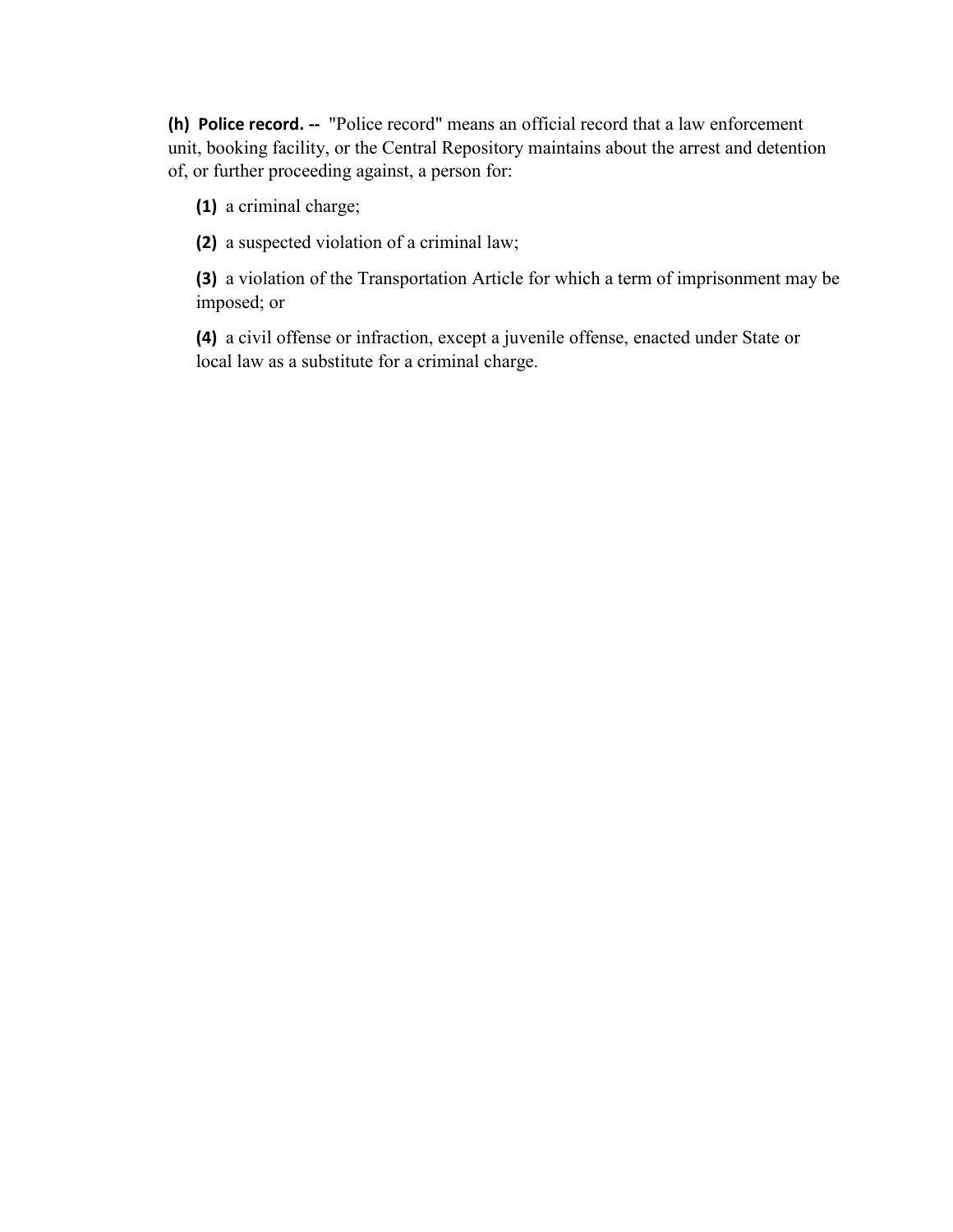**(a) In general. --** A police record or a court record is subject to expungement under this subtitle.

#### **(b) Record before July 1, 1975. --**

**(1)** A court record or a police record that existed before July 1, 1975, and is still maintained, may be expunged under this subtitle.

**(2)** A person who is entitled to the expungement of a court record or a police record that existed before July 1, 1975, may use the procedures for expungement provided under this subtitle.

**(3)** The limitation periods provided in § 10-105 of this subtitle begin when the person becomes entitled to expungement of a court record or a police record that existed before July 1, 1975.

**(4)** The custodian of court records or police records that were made before July 1, 1975, and that may be expunged under this subtitle:

**(i)** shall make a reasonable search for a record requested for expungement; but

**(ii)** need not expunge a court record or a police record that is not found after a reasonable search.

#### **(c) Exclusions. --** This subtitle does not apply to:

**(1)** a record about a minor traffic violation;

**(2)** the published opinion of a court;

**(3)** a cash receipt or disbursement record that is necessary for audit purposes;

**(4)** a transcript of court proceedings made by a court reporter in a multiple defendant case;

**(5)** an investigatory file; or

**(6)** a record of the work product of a law enforcement unit that is used solely for police investigation.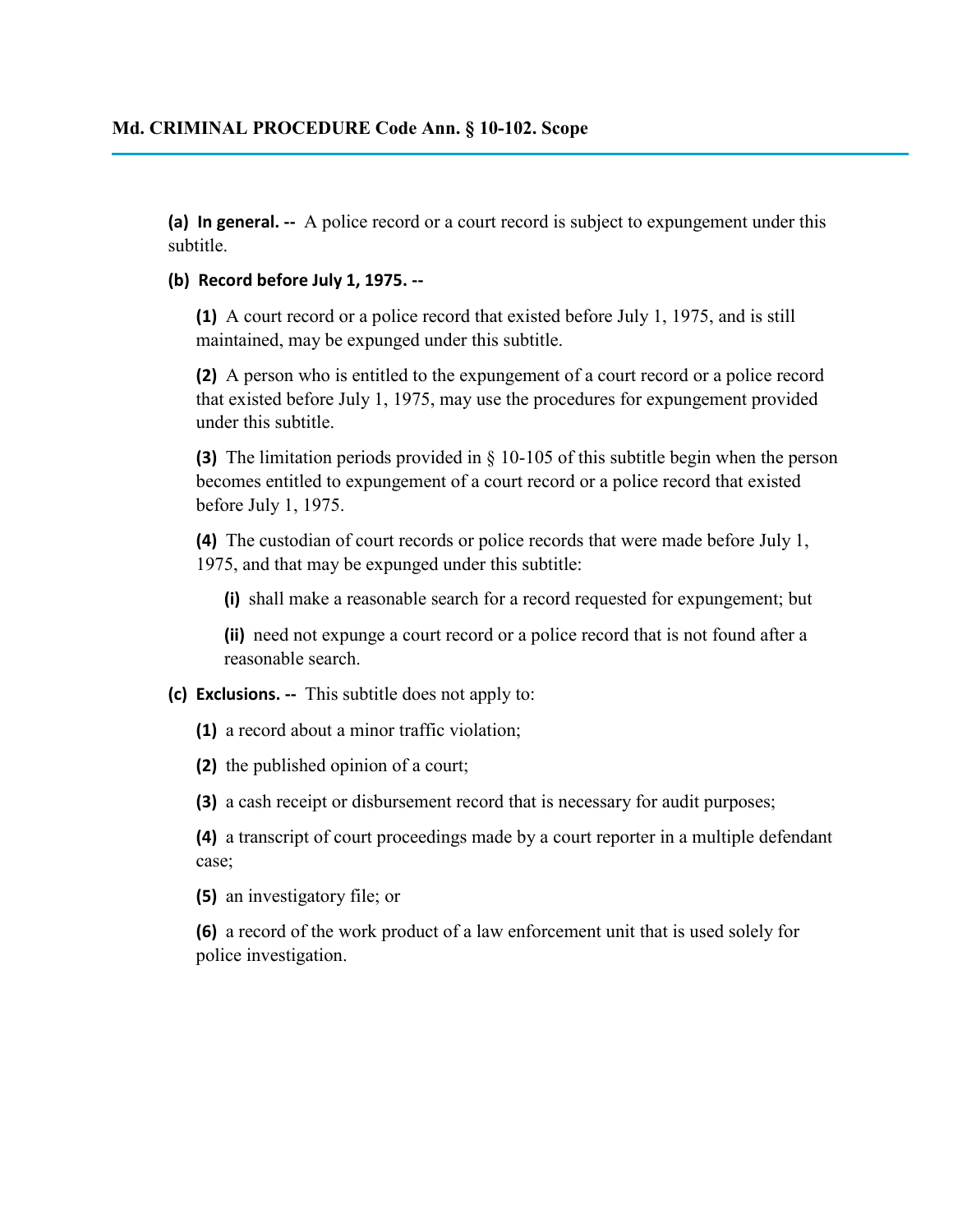**Md. CRIMINAL PROCEDURE Code Ann. § 10-103. Expungement of police record when no charge is filed**

**(a) Notice and request for expungement. --** For arrests, detentions, or confinements occurring before October 1, 2007, a person who is arrested, detained, or confined by a law enforcement unit for the suspected commission of a crime and then is released without being charged with the commission of a crime may request the expungement of the police record.

**(b) Period for request. --** The person shall request expungement within 8 years after the date of the incident.

#### **(c) Investigation. --**

**(1)** On receipt of a timely filed request, the law enforcement unit promptly shall investigate and try to verify the facts stated in the request.

**(2)** If the law enforcement unit finds the facts are true, the law enforcement unit shall:

**(i)** search diligently for each police record about the arrest, detention, or confinement of the person;

**(ii)** expunge each police record it has about the arrest, detention, or confinement within 60 days after receipt of the request; and

**(iii)** send a copy of the request and the law enforcement unit's verification of the facts in the request to:

**1.** the Central Repository;

**2.** each booking facility or law enforcement unit that the law enforcement unit believes may have a police record about the arrest, detention, or confinement; and

**3.** the person requesting expungement.

**(d) Duties of other units. --** Within 60 days after receipt of the request, the Central Repository, booking facility, and any other law enforcement unit shall search diligently for and expunge a police record about the arrest, detention, or confinement.

**(e) Denial of request. --** If the law enforcement unit to which the person has sent a request finds that the person is not entitled to an expungement of the police record, the law enforcement unit, within 60 days after receipt of the request, shall advise the person in writing of:

**(1)** the denial of the request for expungement; and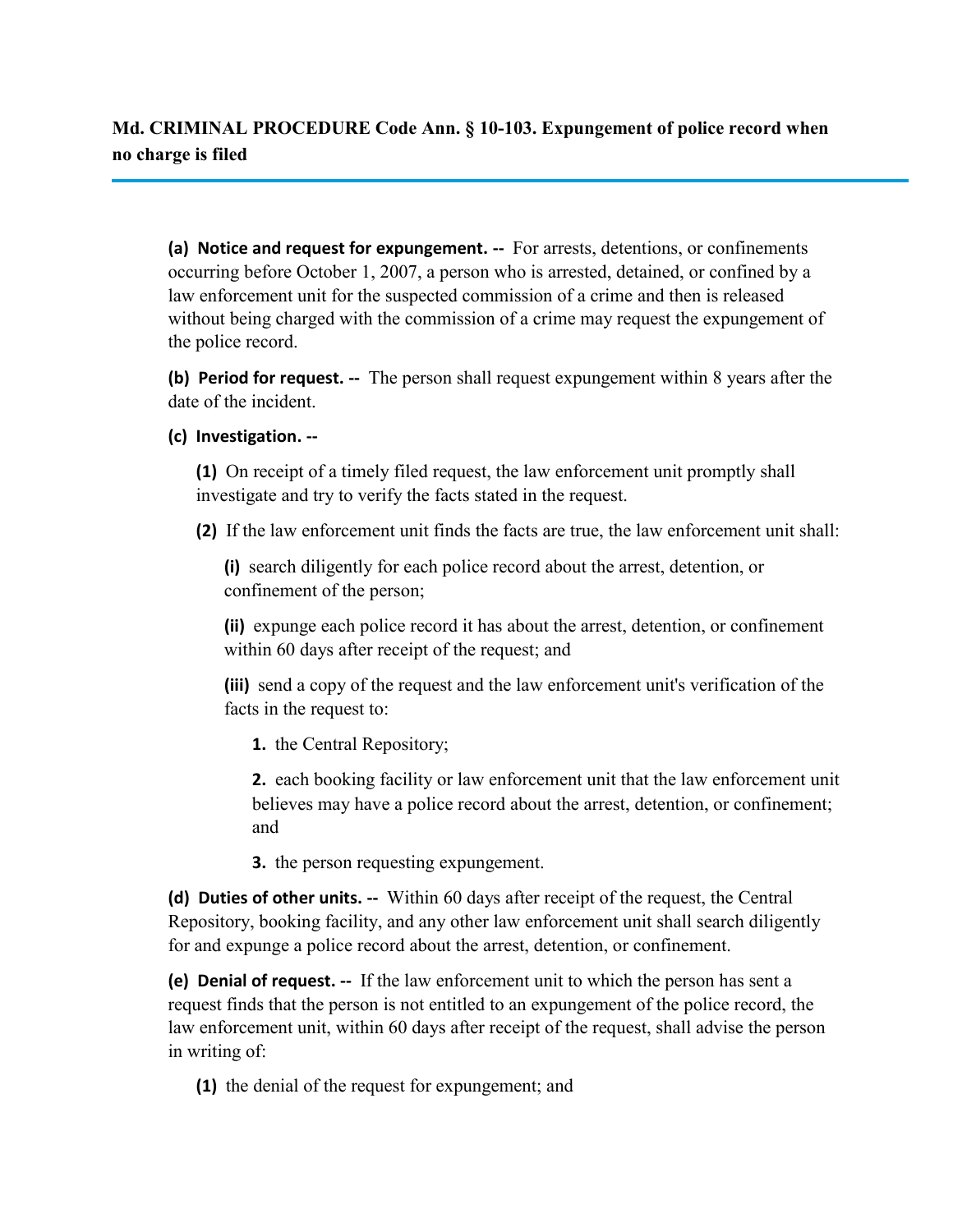**(2)** the reasons for the denial.

#### **(f) Court order. --**

**(1)**

**(i)** If a request by the person for expungement of a police record is denied under subsection (e) of this section, the person may apply for an order of expungement in the District Court that has proper venue against the law enforcement unit.

**(ii)** The person shall file the application within 30 days after the written notice of the denial is mailed or delivered to the person.

**(2)** After notice to the law enforcement unit, the court shall hold a hearing.

**(3)** If the court finds that the person is entitled to expungement, the court shall order the law enforcement unit to expunge the police record.

**(4)** If the court finds that the person is not entitled to expungement of the police record, the court shall deny the application.

#### **(5)**

**(i)** The law enforcement unit is a party to the proceeding.

**(ii)** Each party to the proceeding is entitled to appellate review on the record, as provided in the Courts Article for appeals in civil cases from the District Court.

**(g) Waiver of fee or cost. --** A person who is entitled to expungement under this section may not be required to pay any fee or costs in connection with the expungement.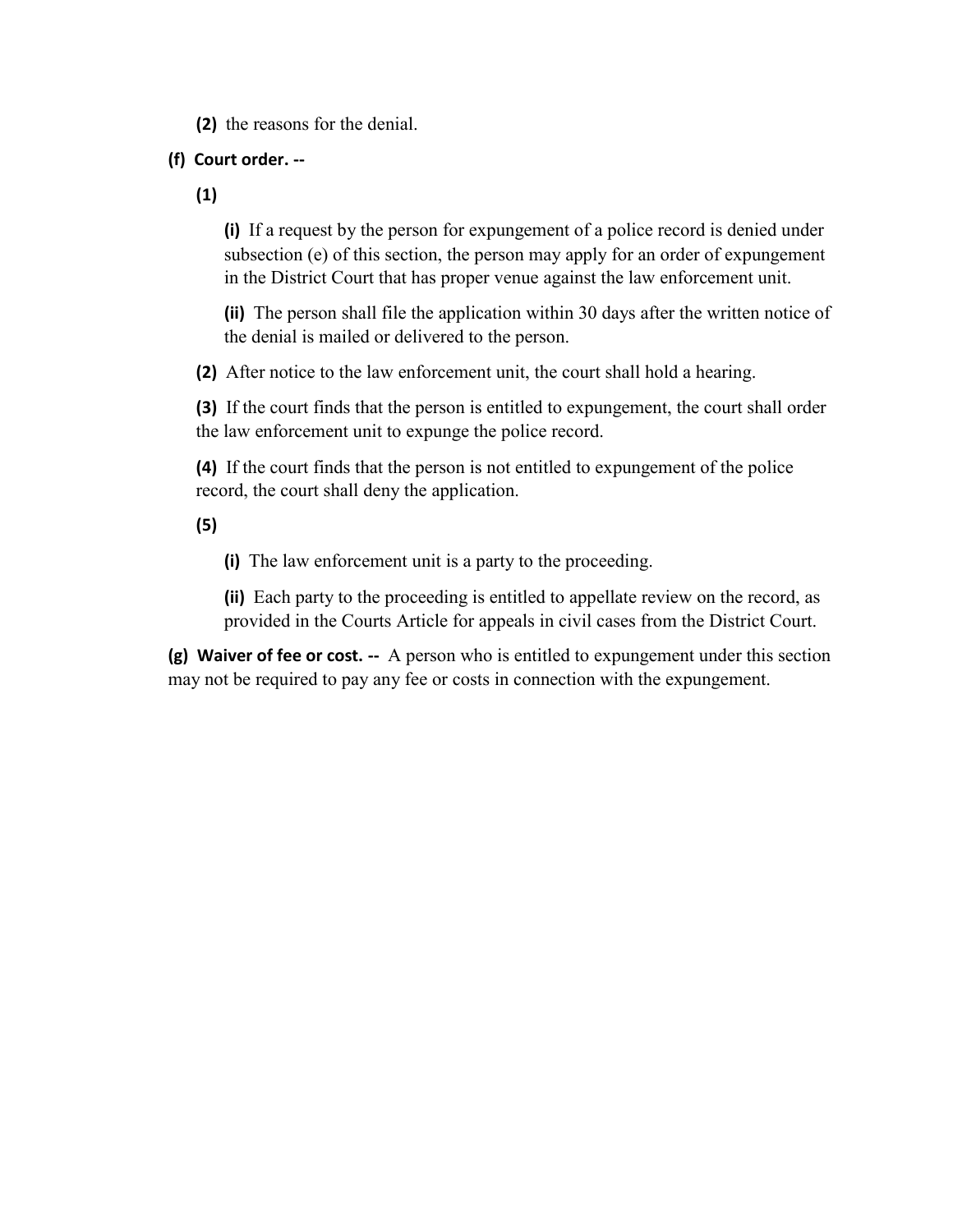**Md. CRIMINAL PROCEDURE Code Ann. § 10-103.1. Expungement of police records after release without charge.**

**(a) In general. --** For arrests or confinements occurring on or after October 1, 2007, a person who is arrested or confined by a law enforcement unit and then is released without being charged with the commission of a crime is entitled to expungement of all police records, including photographs and fingerprints, relating to the matter.

**(b) Duties of law enforcement unit after release. --** Within 60 days after release of a person entitled to expungement of a police record under subsection (a) of this section, the law enforcement unit shall:

**(1)** search diligently for and expunge each police record about the arrest or confinement of the person; and

**(2)** send a notice of expungement containing all relevant facts about the expungement and underlying arrest or confinement to:

**(i)** the Central Repository;

**(ii)** each booking facility or law enforcement unit that the law enforcement unit believes may have a police record about the arrest or confinement; and

**(iii)** the person entitled to expungement.

**(c) Duties of law enforcement unit after notice. --** Within 60 days after receipt of the notice, the Central Repository, a booking facility, and any other law enforcement unit shall:

**(1)** search diligently for and expunge each police record about the arrest or confinement of the person; and

**(2)** advise in writing the person entitled to expungement of compliance with the order.

#### **(d) Expungement by obliteration. --**

**(1)** A police record expunged under this section may not be expunged by obliteration until 3 years after the date of expungement.

**(2)** During the 3-year period described in paragraph (1) of this subsection, the records shall be removed to a separate secure area to which persons who do not have a legitimate reason for access are denied access.

**(3)** For purposes of this subsection, a legitimate reason for accessing the records includes using the records for purposes of proceedings relating to the arrest.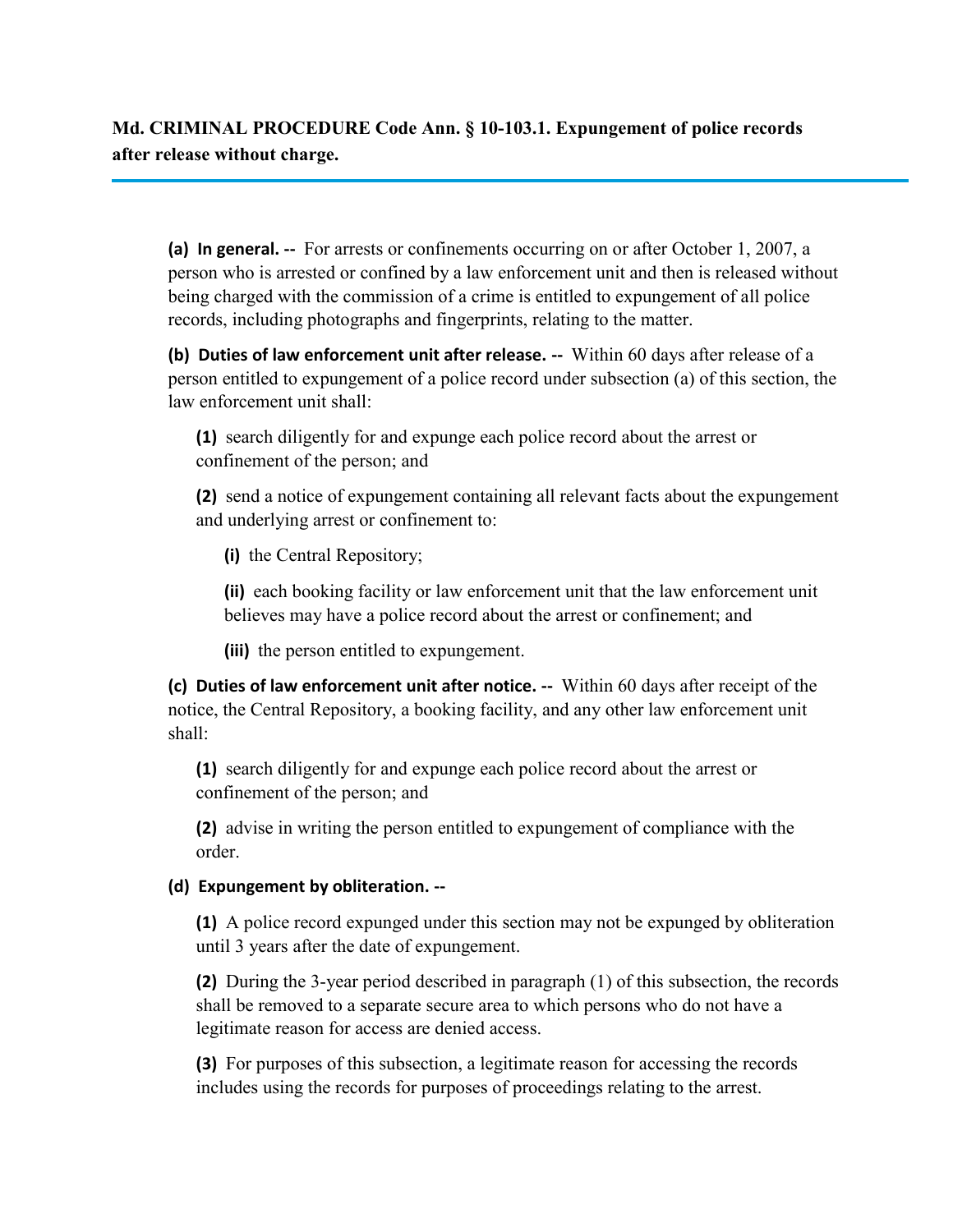**(e) Remedies for failure to expunge. --** If a law enforcement unit, a booking facility, or the Central Repository fails to expunge a police record as required under subsection (b) or (c) of this section, the person entitled to expungement may:

**(1)** seek redress by means of any appropriate legal remedy; and

**(2)** recover court costs.

**(f) Waiver of fee or costs. --** A person who is entitled to expungement under this section may not be required to pay any fee or costs in connection with the expungement.

## **Md. CRIMINAL PROCEDURE Code Ann. § 10-104. Expungement on nolle prosequi before service**

**(a) In general. --** Unless the State objects and shows cause why a record should not be expunged, if the State enters a nolle prosequi as to all charges in a criminal case within the jurisdiction of the District Court with which a defendant has not been served, the District Court may order expungement of each court record, police record, or other record that the State or a political subdivision of the State keeps as to the charges.

**(b) Costs. --** The District Court may not assess any costs against a defendant for a proceeding under subsection (a) of this section.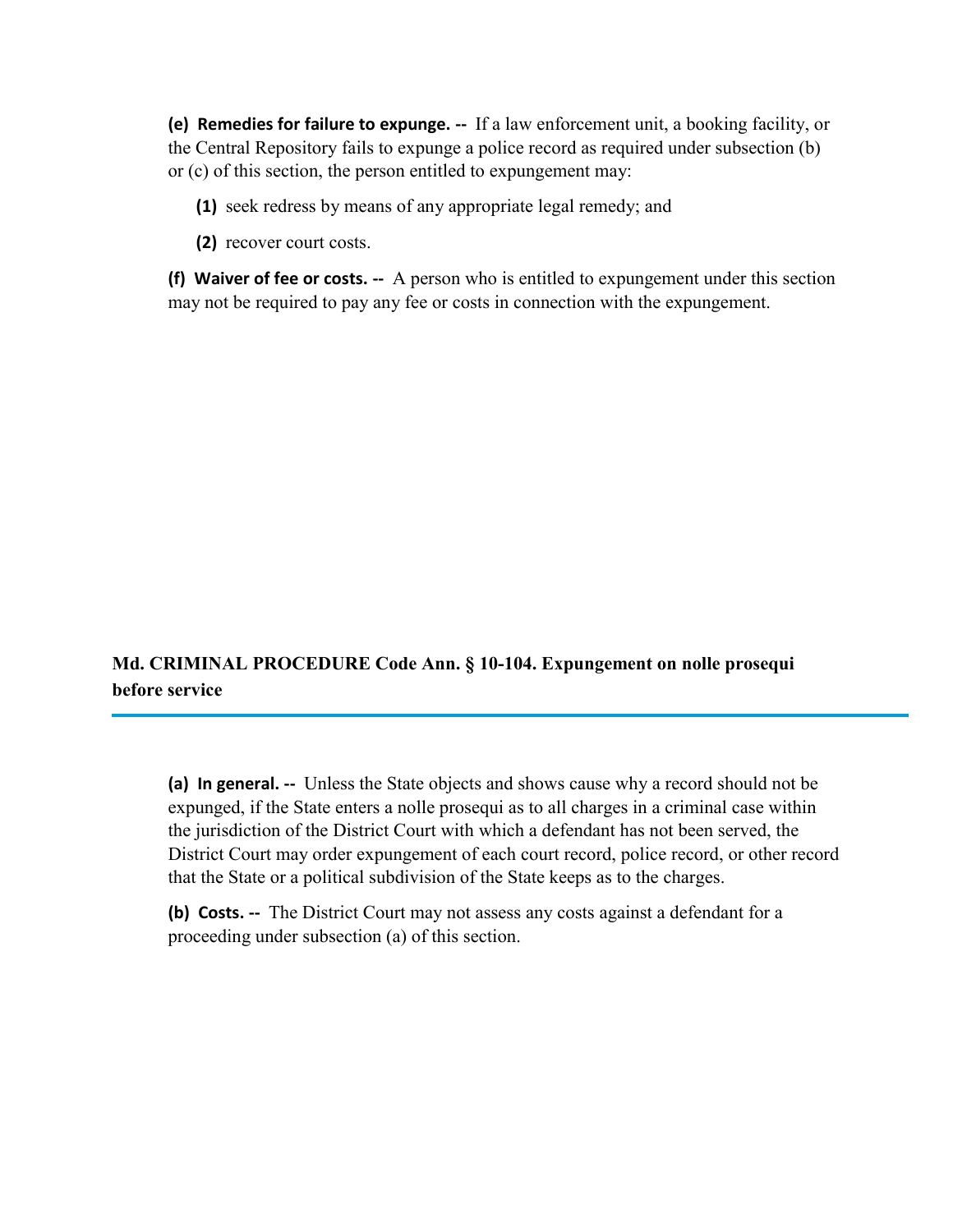**Md. CRIMINAL PROCEDURE Code Ann. § 10-105. Expungement of record after charge is filed**

**(a) Petition for expungement. --** A person who has been charged with the commission of a crime, including a violation of the Transportation Article for which a term of imprisonment may be imposed, or who has been charged with a civil offense or infraction, except a juvenile offense, may file a petition listing relevant facts for expungement of a police record, court record, or other record maintained by the State or a political subdivision of the State if:

**(1)** the person is acquitted;

**(2)** the charge is otherwise dismissed;

**(3)** a probation before judgment is entered, unless the person is charged with a violation of § 21-902 of the Transportation Article or Title 2, Subtitle 5 or § 3-211 of the Criminal Law Article;

**(4)** a nolle prosequi or nolle prosequi with the requirement of drug or alcohol treatment is entered;

**(5)** the court indefinitely postpones trial of a criminal charge by marking the criminal charge "stet" or stet with the requirement of drug or alcohol abuse treatment on the docket;

**(6)** the case is compromised under § 3-207 of the Criminal Law Article;

**(7)** the charge was transferred to the juvenile court under § 4-202 of this article;

**(8)** the person:

**(i)** is convicted of only one criminal act, and that act is not a crime of violence; and

**(ii)** is granted a full and unconditional pardon by the Governor;

**(9)** the person was convicted of a crime or found not criminally responsible under any State or local law that prohibits:

**(i)** urination or defecation in a public place;

**(ii)** panhandling or soliciting money;

**(iii)** drinking an alcoholic beverage in a public place;

**(iv)** obstructing the free passage of another in a public place or a public conveyance;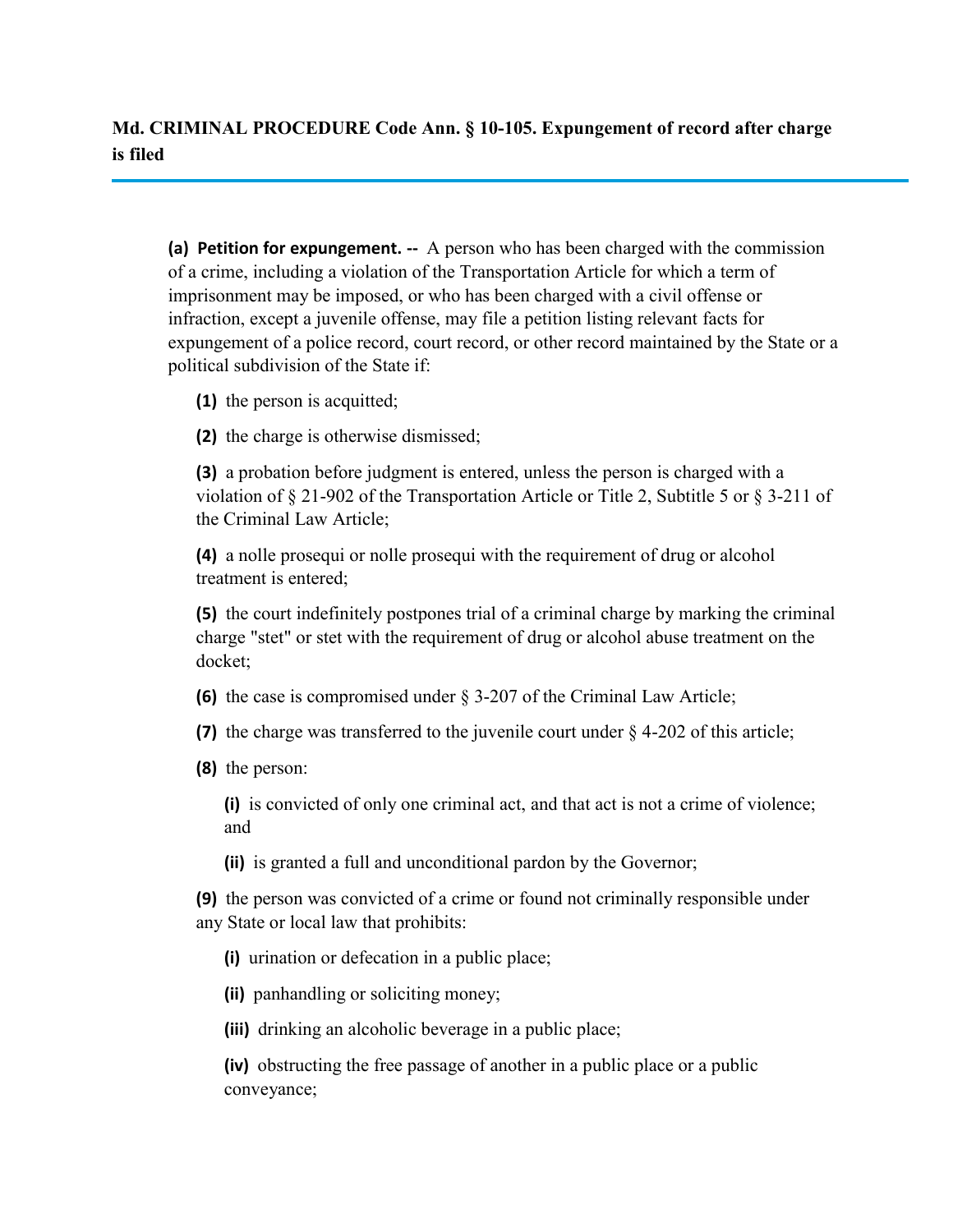**(v)** sleeping on or in park structures, such as benches or doorways;

**(vi)** loitering;

**(vii)** vagrancy;

**(viii)** riding a transit vehicle without paying the applicable fare or exhibiting proof of payment; or

**(ix)** except for carrying or possessing an explosive, acid, concealed weapon, or other dangerous article as provided in  $\S$  7-705(b)(6) of the Transportation Article, any of the acts specified in § 7-705 of the Transportation Article;

**(10)** the person was found not criminally responsible under any State or local law that prohibits misdemeanor:

**(i)** trespass;

**(ii)** disturbing the peace; or

**(iii)** telephone misuse;

**(11)** the person was convicted of a crime and the act on which the conviction was based is no longer a crime; or

**(12)** the person was convicted of possession of marijuana under § 5-601 of the Criminal Law Article.

**(a-1) Filing by attorney or personal representative. --** A person's attorney or personal representative may file a petition, on behalf of the person, for expungement under this section if the person died before disposition of the charge by nolle prosequi or dismissal.

#### **(b) Where petition filed. --**

**(1)** Except as provided in paragraphs (2) and (3) of this subsection, a person shall file a petition in the court in which the proceeding began.

**(2)** 

**(i)** Except as provided in subparagraph (ii) of this paragraph, if the proceeding began in one court and was transferred to another court, the person shall file the petition in the court to which the proceeding was transferred.

**(ii)** If the proceeding began in one court and was transferred to the juvenile court under  $\S$  4-202 or  $\S$  4-202.2 of this article, the person shall file the petition in the court of original jurisdiction from which the order of transfer was entered.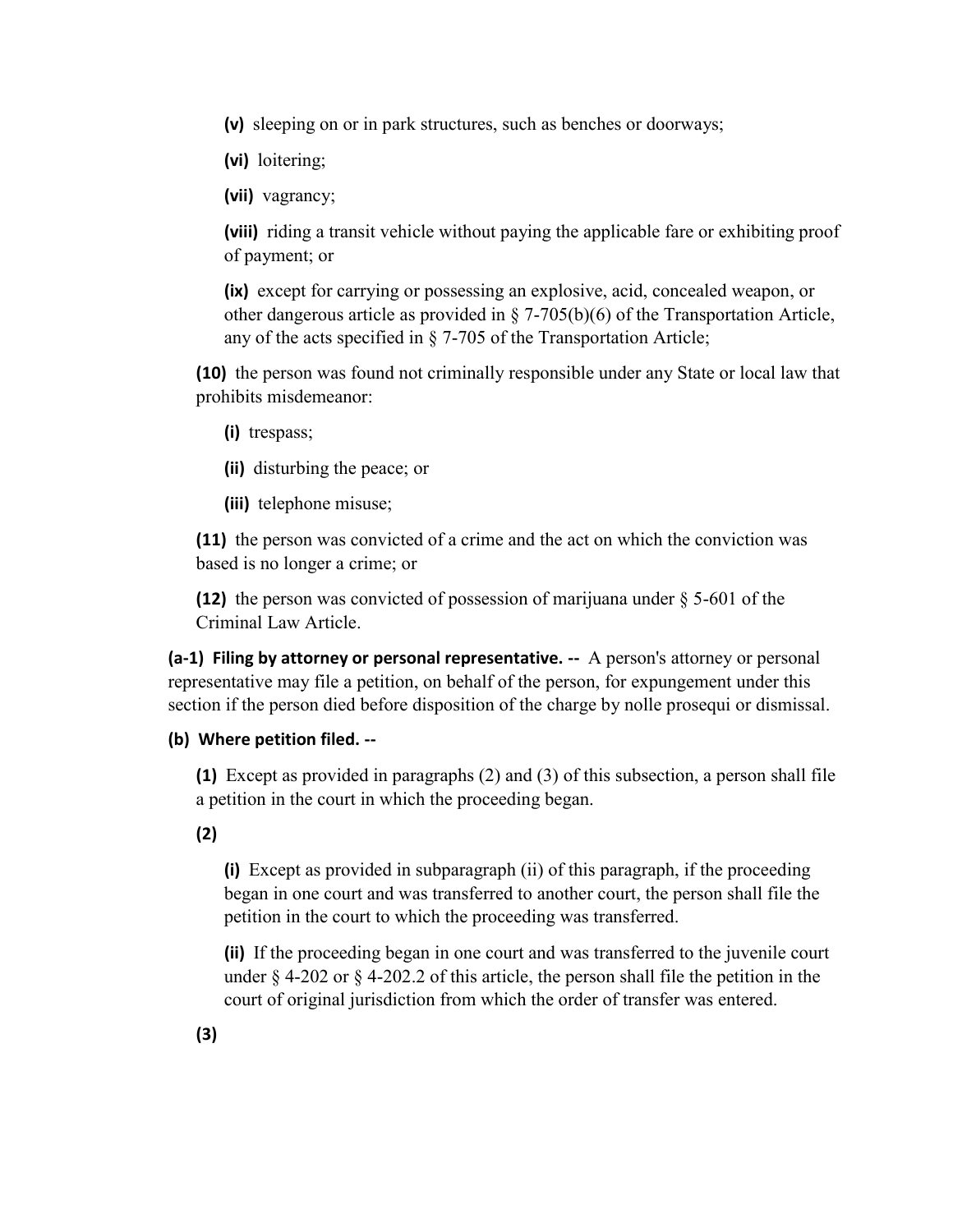**(i)** If the proceeding in a court of original jurisdiction was appealed to a court exercising appellate jurisdiction, the person shall file the petition in the appellate court.

**(ii)** The appellate court may remand the matter to the court of original jurisdiction.

#### **(c) Time of filing. --**

**(1)** Except as provided in paragraph (2) of this subsection, a petition for expungement based on an acquittal, a nolle prosequi, or a dismissal may not be filed within 3 years after the disposition, unless the petitioner files with the petition a written general waiver and release of all the petitioner's tort claims arising from the charge.

**(2)** A petition for expungement based on a probation before judgment or a stet with the requirement of drug or alcohol abuse treatment may not be filed earlier than the later of:

**(i)** the date the petitioner was discharged from probation or the requirements of obtaining drug or alcohol abuse treatment were completed; or

**(ii)** 3 years after the probation was granted or stet with the requirement of drug or alcohol abuse treatment was entered on the docket.

**(3)** A petition for expungement based on a nolle prosequi with the requirement of drug or alcohol treatment may not be filed until the completion of the required treatment.

**(4)** A petition for expungement based on a full and unconditional pardon by the Governor may not be filed later than 10 years after the pardon was signed by the Governor.

**(5)** Except as provided in paragraph (2) of this subsection, a petition for expungement based on a stet or a compromise under § 3-207 of the Criminal Law Article may not be filed within 3 years after the stet or compromise.

**(6)** A petition for expungement based on the conviction of a crime under subsection (a)(9) of this section may not be filed within 3 years after the conviction or satisfactory completion of the sentence, including probation, that was imposed for the conviction, whichever is later.

**(7)** A petition for expungement based on a finding of not criminally responsible under subsection (a)(9) or (10) of this section may not be filed within 3 years after the finding of not criminally responsible was made by the court.

**(8)** A petition for expungement based on the conviction of a crime under subsection (a)(12) of this section may not be filed within 4 years after the conviction or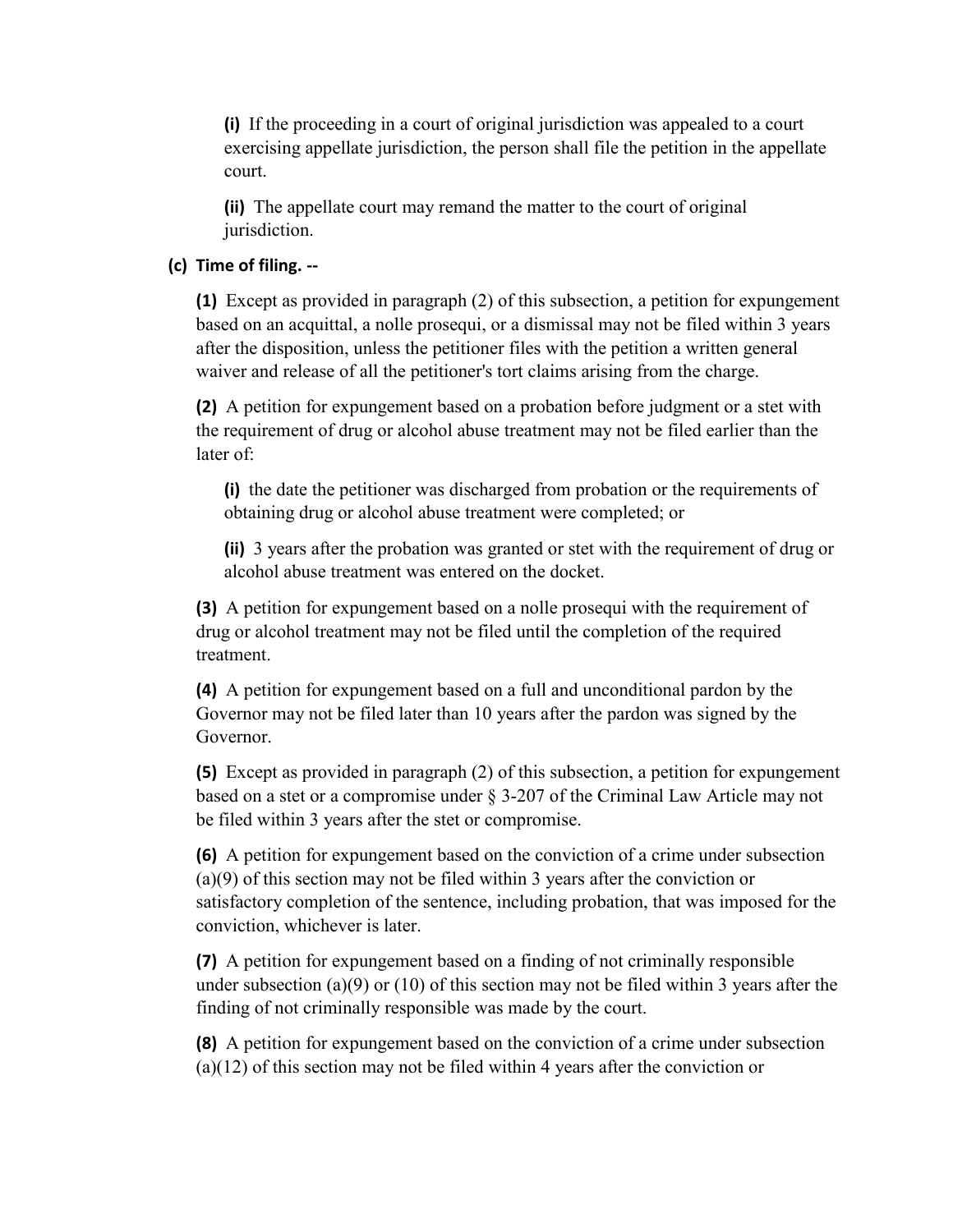satisfactory completion of the sentence, including probation, that was imposed for the conviction, whichever is later.

**(9)** A court may grant a petition for expungement at any time on a showing of good cause.

# **(d) Period for objection by State's Attorney. --**

**(1)** The court shall have a copy of a petition for expungement served on the State's Attorney.

**(2)** Unless the State's Attorney files an objection to the petition for expungement within 30 days after the petition is served, the court shall pass an order requiring the expungement of all police records and court records about the charge.

# **(e) Hearing on expungement. --**

**(1)** If the State's Attorney files a timely objection to the petition, the court shall hold a hearing.

**(2)** If the court at the hearing finds that the person is entitled to expungement, the court shall order the expungement of all police records and court records about the charge.

**(3)** If the court finds that the person is not entitled to expungement, the court shall deny the petition.

**(4)** The person is not entitled to expungement if:

**(i)** the petition is based on the entry of probation before judgment, except a probation before judgment for a crime where the act on which the conviction is based is no longer a crime, and the person within 3 years of the entry of the probation before judgment has been convicted of a crime other than a minor traffic violation or a crime where the act on which the conviction is based is no longer a crime; or

**(ii)** the person is a defendant in a pending criminal proceeding.

**(f) Notice of compliance. --** Unless an order is stayed pending an appeal, within 60 days after entry of the order, every custodian of the police records and court records that are subject to the order of expungement shall advise in writing the court and the person who is seeking expungement of compliance with the order.

# **(g) Appellate review. --**

**(1)** The State's Attorney is a party to the proceeding.

**(2)** A party aggrieved by the decision of the court is entitled to appellate review as provided in the Courts Article.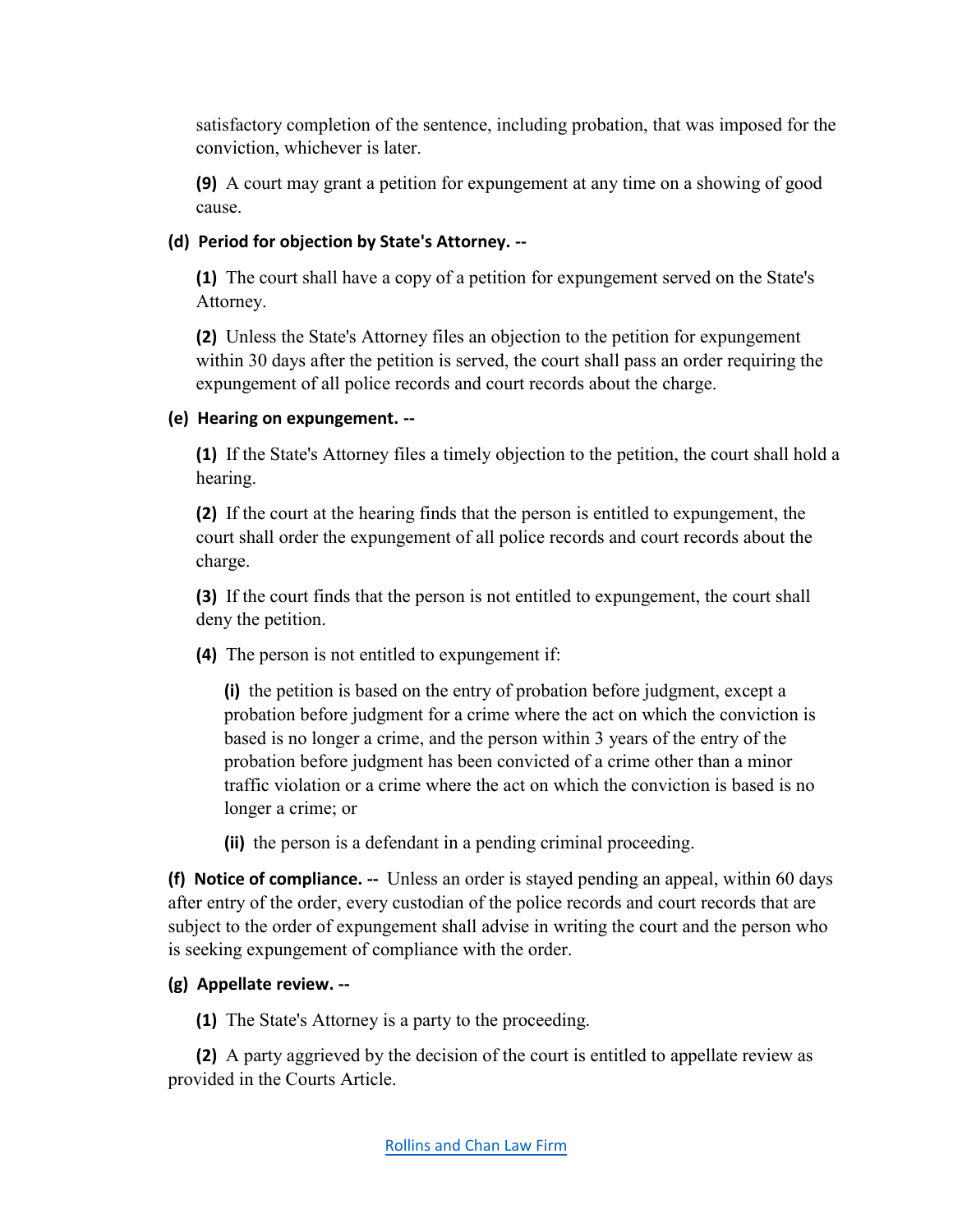**Md. CRIMINAL PROCEDURE Code Ann. § 10-106. Expungement of criminal charge transferred to juvenile court**

**(a) In general. --** A person may file, and a court shall grant, a petition for expungement of a criminal charge transferred to the juvenile court under  $\S$  4-202 or  $\S$  4-202.2 of this article.

**(b) Where petition filed. --** A petition for expungement filed under this section shall be filed in the court of original jurisdiction from which the order of transfer was entered.

**Md. CRIMINAL PROCEDURE Code Ann. § 10-107. Charges arising from same incident, transaction, or set of facts**

#### **(a) Multiple charges as unit. --**

**(1)** In this subtitle, if two or more charges, other than one for a minor traffic violation, arise from the same incident, transaction, or set of facts, they are considered to be a unit.

**(2)** A charge for a minor traffic violation that arises from the same incident, transaction, or set of facts as a charge in the unit is not a part of the unit.

#### **(b) Effect on right to expungement. --**

**(1)** If a person is not entitled to expungement of one charge or conviction in a unit, the person is not entitled to expungement of any other charge or conviction in the unit.

**(2)** The disposition of a charge for a minor traffic violation that arises from the same incident, transaction, or set of facts as a charge in the unit does not affect any right to expungement of a charge or conviction in the unit.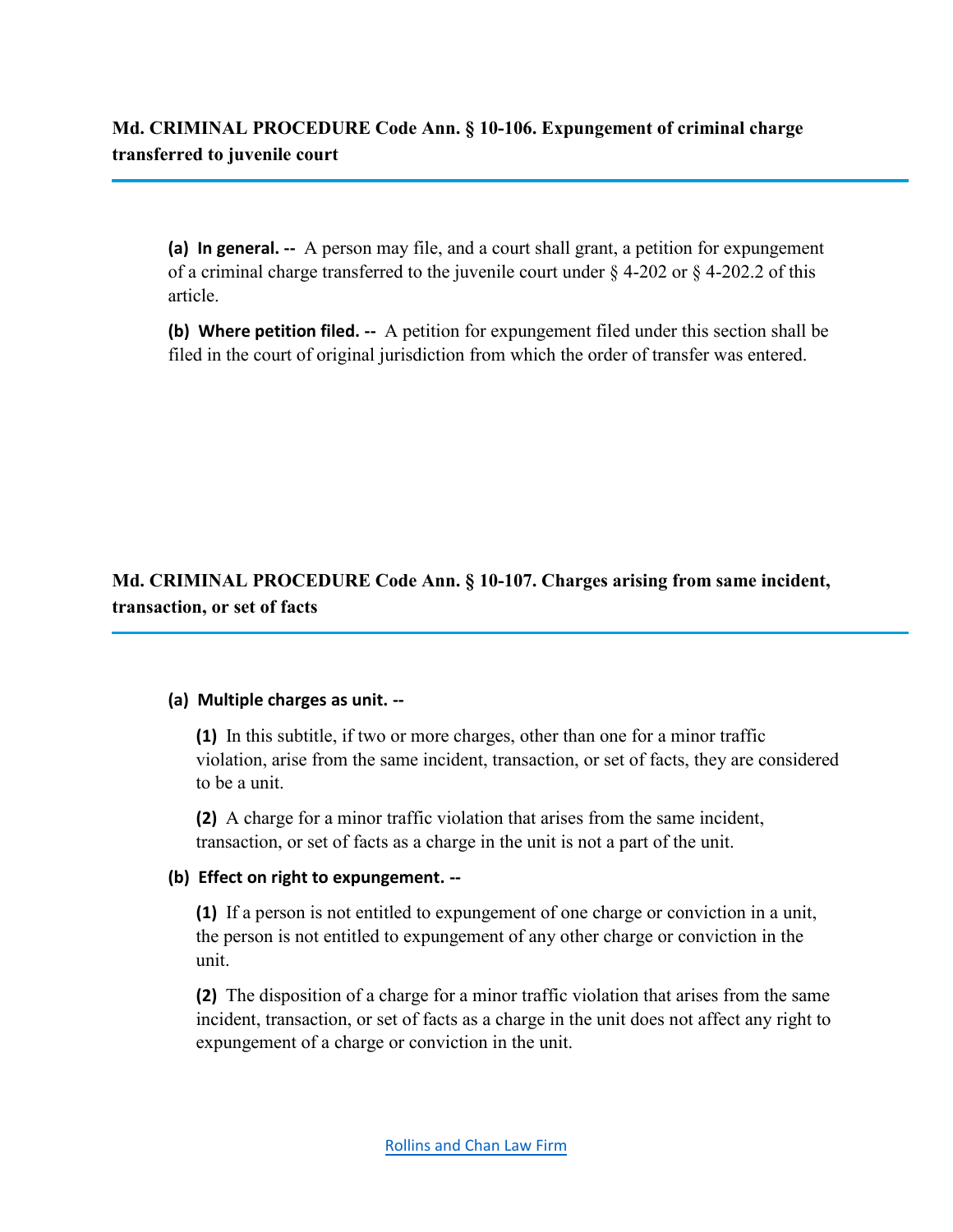**Md. CRIMINAL PROCEDURE Code Ann. § 10-108. Opening, review, or disclosure of expunged records**

**(a) General prohibition; exceptions. --** A person may not open or review an expunged record or disclose to another person any information from that record without a court order from:

**(1)** the court that ordered the record expunged; or

**(2)** the District Court that has venue in the case of a police record expunged under § 10-103 of this subtitle.

**(b) Procedure for opening, review, or disclosure. --** A court may order the opening or review of an expunged record or the disclosure of information from that record:

**(1)** after notice to the person whom the record concerns, a hearing, and the showing of good cause; or

**(2)** on an ex parte order, as provided in subsection (c) of this section.

## **(c) Ex parte order. --**

**(1)** The court may pass an ex parte order allowing access to an expunged record, without notice to the person who is the subject of that record, on a verified petition filed by a State's Attorney alleging that:

**(i)** the expunged record is needed by a law enforcement unit for a pending criminal investigation; and

**(ii)** the investigation will be jeopardized or life or property will be endangered without immediate access to the expunged record.

**(2)** In an ex parte order, the court may not allow a copy of the expunged record to be made.

## **(d) Penalties. --**

**(1)** A person who violates this section is guilty of a misdemeanor and on conviction is subject to a fine not exceeding \$ 1,000 or imprisonment not exceeding 1 year or both.

**(2)** In addition to the penalties provided in paragraph (1) of this subsection, an official or employee of the State or a political subdivision of the State who is convicted under this section may be removed or dismissed from public service.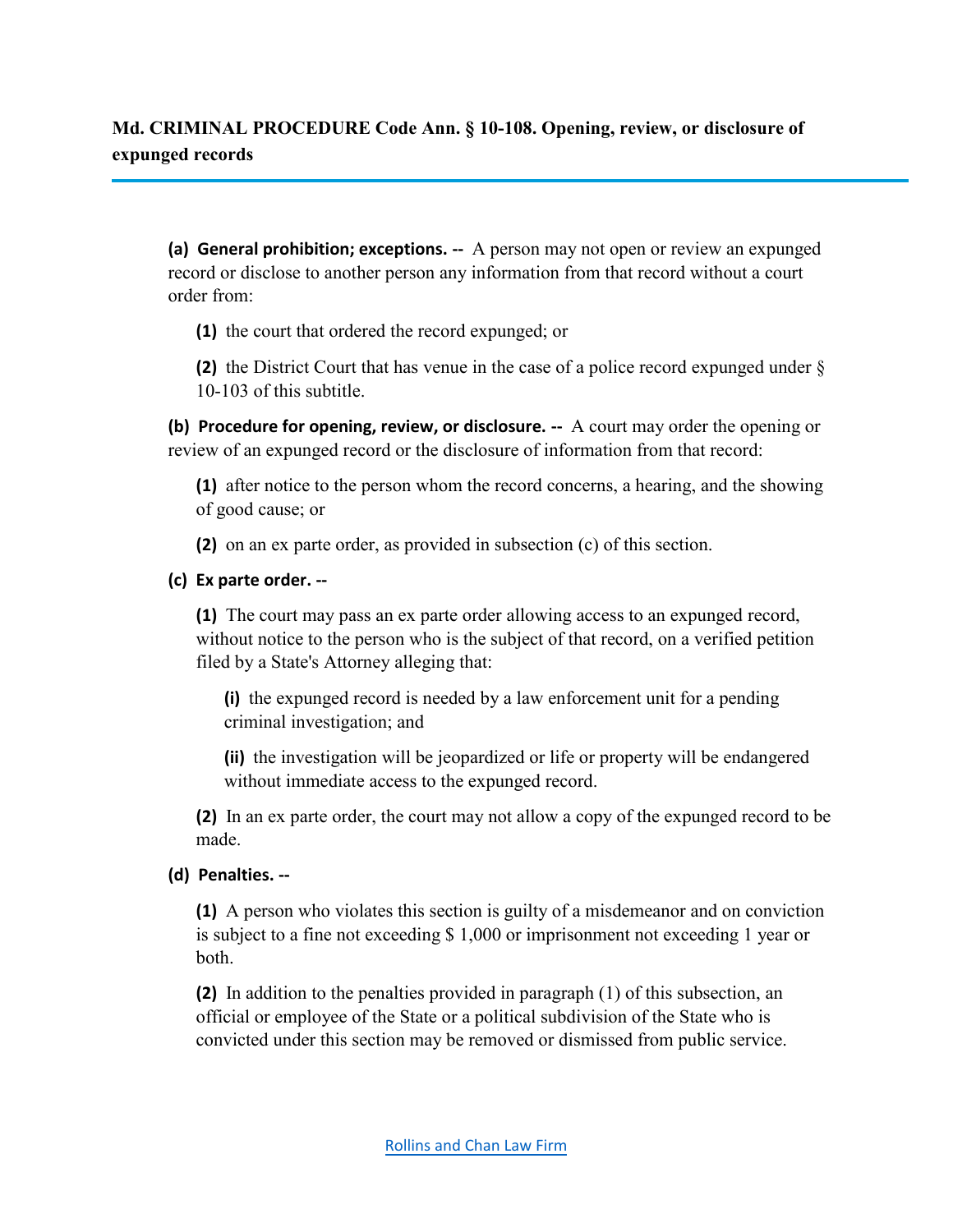#### **(a) Applications for employment or admission. --**

**(1)** Disclosure of expunged information about criminal charges in an application, interview, or other means may not be required:

**(i)** by an employer or educational institution of a person who applies for employment or admission; or

**(ii)** by a unit, official, or employee of the State or a political subdivision of the State of a person who applies for a license, permit, registration, or governmental service.

**(2)** A person need not refer to or give information concerning an expunged charge when answering a question concerning:

**(i)** a criminal charge that did not result in a conviction; or

**(ii)** a conviction that the Governor pardoned.

**(3)** Refusal by a person to disclose information about criminal charges that have been expunged may not be the sole reason for:

**(i)** an employer to discharge or refuse to hire the person; or

**(ii)** a unit, official, or employee of the State or a political subdivision of the State to deny the person's application.

## **(b) Penalties. --**

**(1)** A person who violates this section is guilty of a misdemeanor and on conviction is subject to a fine not exceeding \$ 1,000 or imprisonment not exceeding 1 year or both for each violation.

**(2)** In addition to the penalties provided in paragraph (1) of this subsection, an official or employee of the State or a political subdivision of the State who is convicted under this section may be removed or dismissed from public service.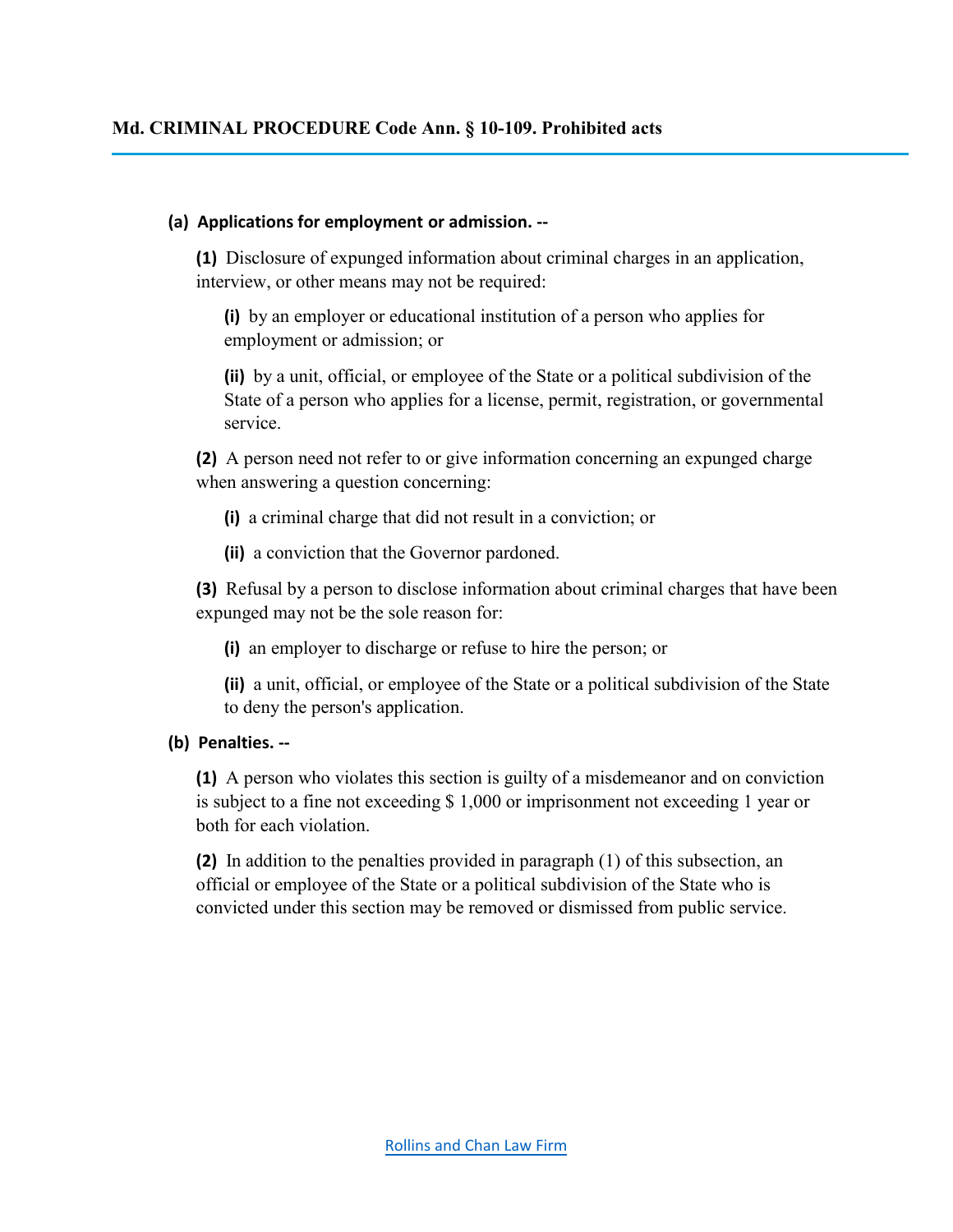### **Md. CRIMINAL PROCEDURE Code Ann. § 10-110. Petition for expungement**

**(a) Expungement for certain misdemeanors. --** A person may file a petition listing relevant facts for expungement of a police record, court record, or other record maintained by the State or a political subdivision of the State if the person is convicted of:

**(1)** a misdemeanor that is a violation of:

**(i)** § 6-320 of the Alcoholic Beverages Article;

**(ii)** an offense listed in § 17-613(a) of the Business Occupations and Professions Article;

**(iii)** § 5-712, § 19-304, § 19-308, or Title 5, Subtitle 6 or Subtitle 9 of the Business Regulation Article;

- **(iv)** § 3-1508 or § 10-402 of the Courts Article;
- **(v)** § 14-1915, § 14-2902, or § 14-2903 of the Commercial Law Article;
- **(vi)** § 5-211 of this article;

**(vii)** § 3-203 or § 3-808 of the Criminal Law Article;

**(viii)** § 5-601 not involving the use or possession of marijuana, § 5-618, § 5-619, § 5-620, § 5-703, § 5-708, or § 5-902 of the Criminal Law Article;

**(ix)** § 6-105, § 6-108, § 6-206, § 6-303, § 6-306, § 6-307, § 6-402, or § 6-503 of the Criminal Law Article;

**(x)** § 7-104, § 7-203, § 7-205, § 7-304, § 7-308, or § 7-309 of the Criminal Law Article;

**(xi)** § 8-103, § 8-206, § 8-401, § 8-402, § 8-404, § 8-406, § 8-408, § 8-503, § 8- 521, § 8-523, or § 8-904 of the Criminal Law Article;

**(xii)** § 9-204, § 9-205, § 9-503, or § 9-506 of the Criminal Law Article;

**(xiii)** § 10-110, § 10-201, § 10-402, § 10-404, or § 10-502 of the Criminal Law Article;

**(xiv)** § 11-303, § 11-306, or § 11-307 of the Criminal Law Article;

**(xv)** § 12-102, § 12-103, § 12-104, § 12-105, § 12-109, § 12-203, § 12-204, § 12- 205, or § 12-302 of the Criminal Law Article;

**(xvi)** § 13-401, § 13-602, or § 16-201 of the Election Law Article;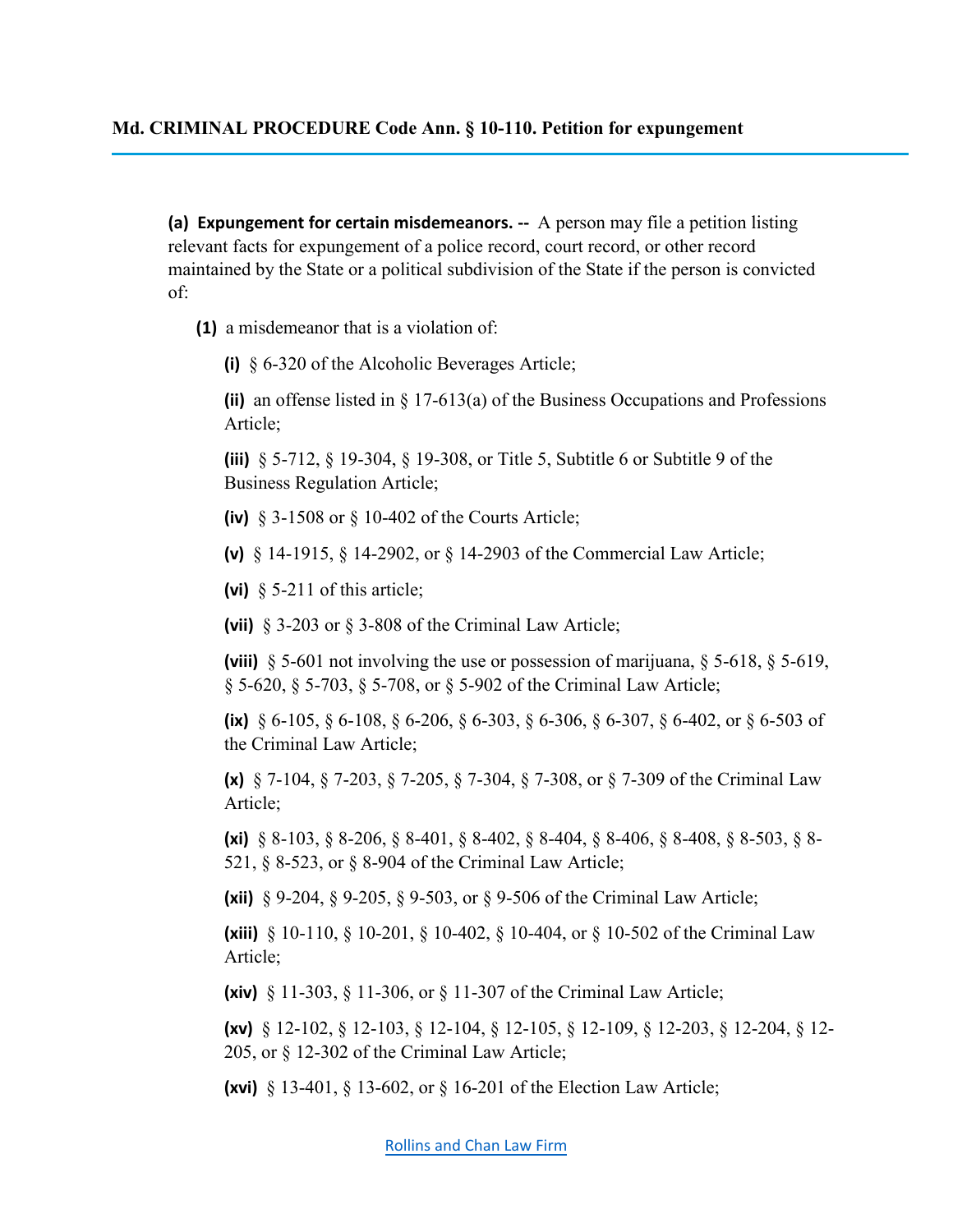**(xvii)** § 4-509 of the Family Law Article;

**(xviii)** § 18-215 of the Health - General Article;

**(xix)** § 4-411 or § 4-2005 of the Housing and Community Development Article;

**(xx)** § 27-403, § 27-404, § 27-405, § 27-406, § 27-406.1, § 27-407, § 27-407.1, or § 27-407.2 of the Insurance Article;

**(xxi)** § 8-725.4, § 8-725.5, § 8-725.6, § 8-725.7, § 8-726, § 8-726.1, § 8-727.1, or § 8-738.2 of the Natural Resources Article or any prohibited act related to speed limits for personal watercraft;

**(xxii)** § 5-307, § 5-308, § 6-602, § 7-402, or § 14-114 of the Public Safety Article;

**(xxiii)** § 7-318.1, § 7-509, or § 10-507 of the Real Property Article;

**(xxiv)** § 9-124 of the State Government Article;

**(xxv)** § 13-1001, § 13-1004, § 13-1007, or § 13-1024 of the Tax - General Article; or

**(xxvi)** the common law offenses of affray, rioting, criminal contempt, battery, or hindering;

**(2)** a felony that is a violation of:

**(i)** § 7-104 of the Criminal Law Article;

**(ii)** the prohibition against possession with intent to distribute a controlled dangerous substance under § 5-602(2) of the Criminal Law Article; or

**(iii)** § 6-202(a), § 6-203, or § 6-204 of the Criminal Law Article; or

**(3)** an attempt, a conspiracy, or a solicitation of any offense listed in item (1) or (2) of this subsection.

## **(b) Where to file. --**

**(1)** Except as provided in paragraphs (2) and (3) of this subsection, a person shall file a petition for expungement in the court in which the proceeding began.

**(2)** 

**(i)** Except as provided in subparagraph (ii) of this paragraph, if the proceeding began in one court and was transferred to another court, the person shall file the petition in the court to which the proceeding was transferred.

**(ii)** If the proceeding began in one court and was transferred to the juvenile court under § 4-202 or § 4-202.2 of this article, the person shall file the petition in the court of original jurisdiction from which the order of transfer was entered.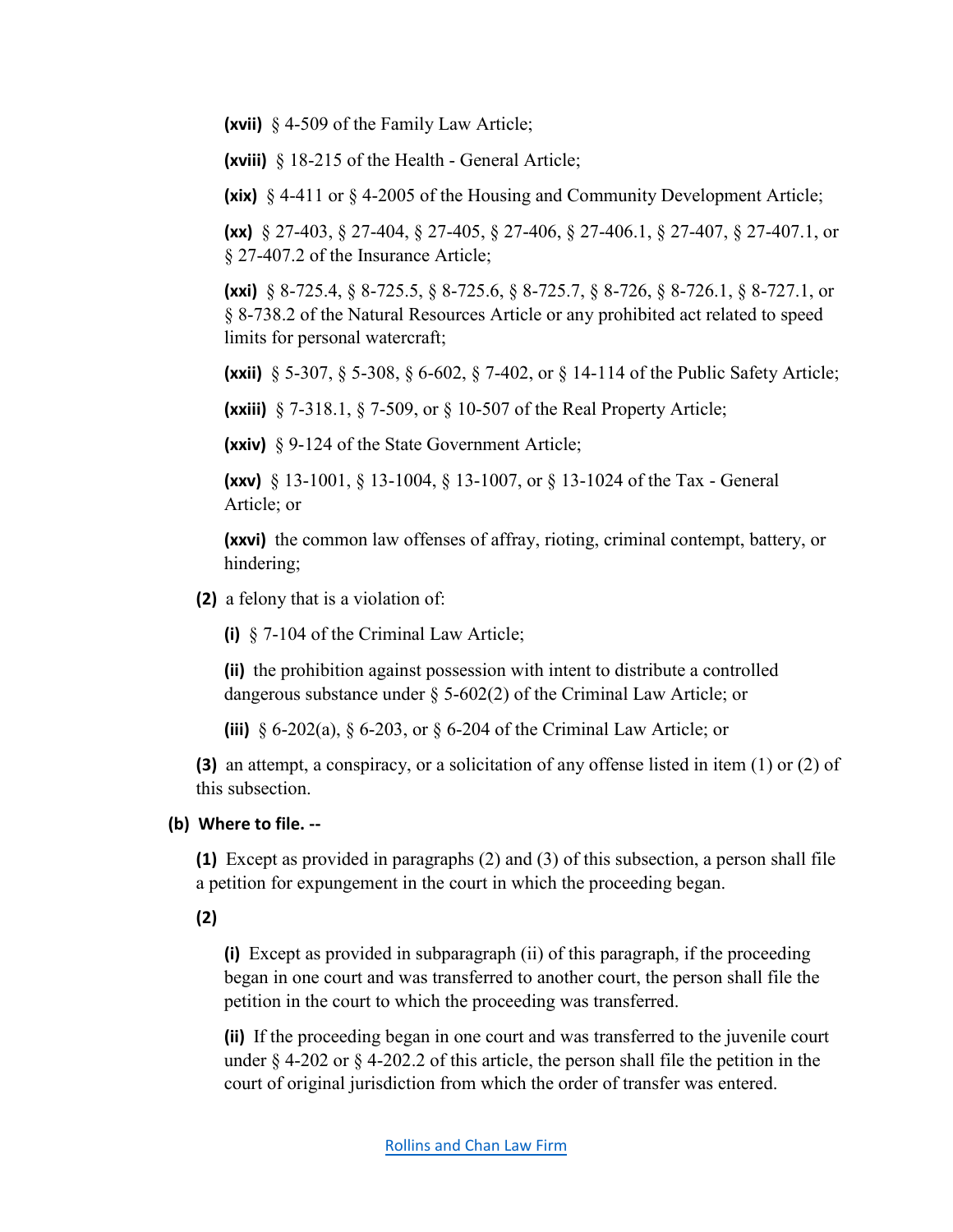**(i)** If the proceeding in a court of original jurisdiction was appealed to a court exercising appellate jurisdiction, the person shall file the petition in the appellate court.

**(ii)** The appellate court may remand the matter to the court of original jurisdiction.

## **(c) Time for filing. --**

**(1)** Except as provided in paragraphs (2) and (3) of this subsection, a petition for expungement under this section may not be filed earlier than 10 years after the person satisfies the sentence or sentences imposed for all convictions for which expungement is requested, including parole, probation, or mandatory supervision.

**(2)** A petition for expungement for a violation of § 3-203 of the Criminal Law Article, common law battery, or for an offense classified as a domestically related crime under  $\S 6$ -233 of this article may not be filed earlier than 15 years after the person satisfies the sentence or sentences imposed for all convictions for which expungement is requested, including parole, probation, or mandatory supervision.

**(3)** A petition for expungement of a felony may not be filed earlier than 15 years after the person satisfies the sentence or sentences imposed for all convictions for which expungement is requested, including parole, probation, or mandatory supervision.

## **(d) Effect of conviction of new crime. --**

**(1)** If the person is convicted of a new crime during the applicable time period set forth in subsection (c) of this section, the original conviction or convictions are not eligible for expungement unless the new conviction becomes eligible for expungement.

**(2)** A person is not eligible for expungement if the person is a defendant in a pending criminal proceeding.

**(3)** If a person is not eligible for expungement of one conviction in a unit, the person is not eligible for expungement of any other conviction in the unit.

## **(e) Service of petition. --**

**(1)** The court shall have a copy of a petition for expungement served on the State's Attorney.

**(2)** The court shall send written notice of the expungement request to each listed victim in the case in which the petitioner is seeking expungement at the address listed in the court file, advising the victim of the right to offer additional information relevant to the expungement petition to the court.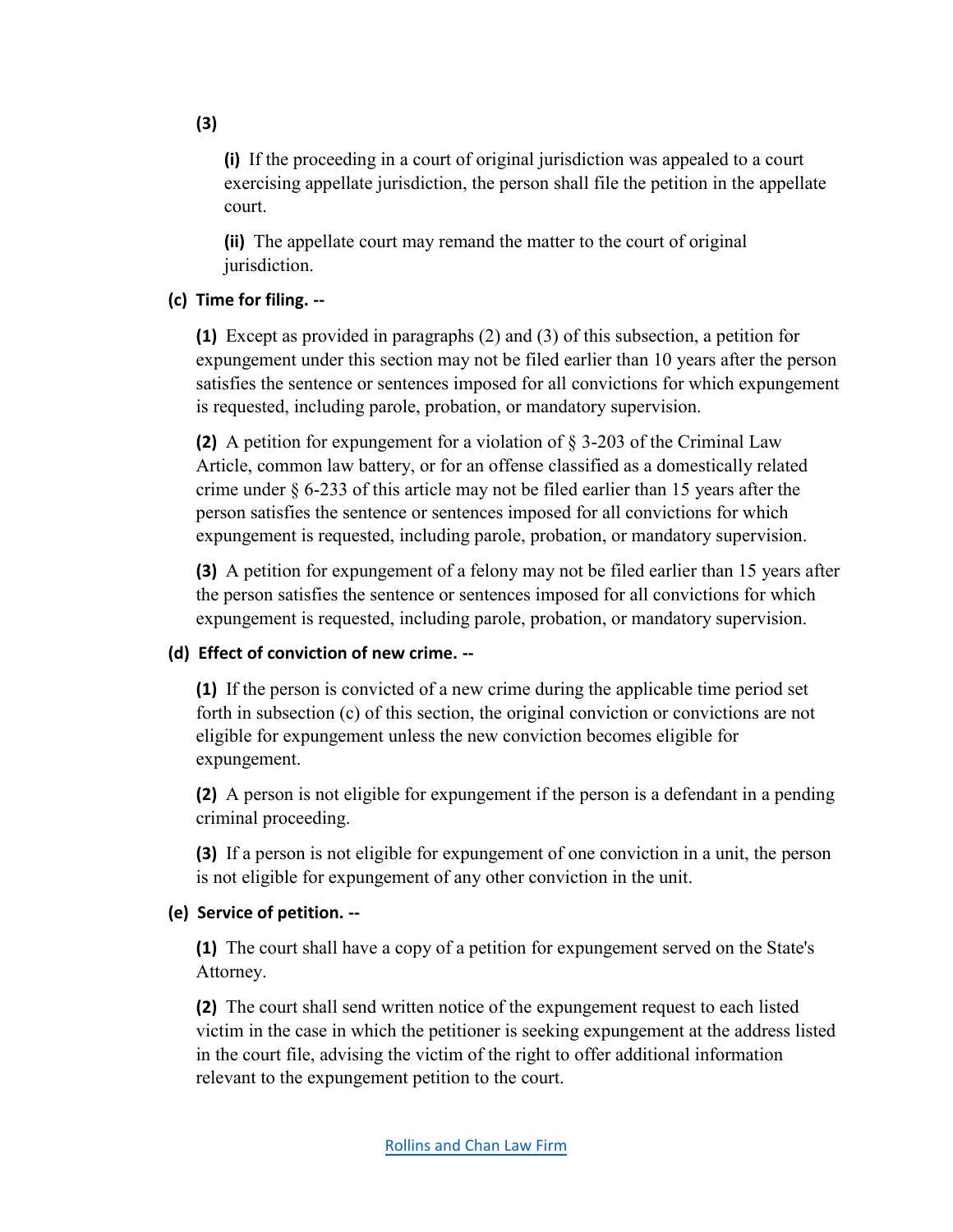**(3)** Unless the State's Attorney or a victim files an objection to the petition for expungement within 30 days after the petition is served, the court shall pass an order requiring the expungement of all police records and court records about the charge.

### **(f) Objection to petition; hearing; order of expungement. --**

**(1)** If the State's Attorney or a victim files a timely objection to the petition, the court shall hold a hearing.

**(2)** The court shall order the expungement of all police records and court records about the charge after a hearing, if the court finds and states on the record:

**(i)** that the conviction is eligible for expungement under subsection (a) of this section;

**(ii)** that the person is eligible for expungement under subsection (d) of this section;

**(iii)** that giving due regard to the nature of the crime, the history and character of the person, and the person's success at rehabilitation, the person is not a risk to public safety; and

**(iv)** that an expungement would be in the interest of justice.

**(g) Denial of petition of expungement. --** If at a hearing the court finds that a person is not entitled to expungement, the court shall deny the petition.

**(h) Report of compliance with expungement order. --** Unless an order is stayed pending appeal, within 60 days after entry of the order, every custodian of the police records and court records that are subject to the order of expungement shall advise in writing the court and the person who is seeking expungement of compliance with the order.

## **(i) Parties; review. --**

**(1)** The State's Attorney is a party to the proceeding.

**(2)** A party aggrieved by the decision of the court is entitled to the appellate review as provided in the Courts Article.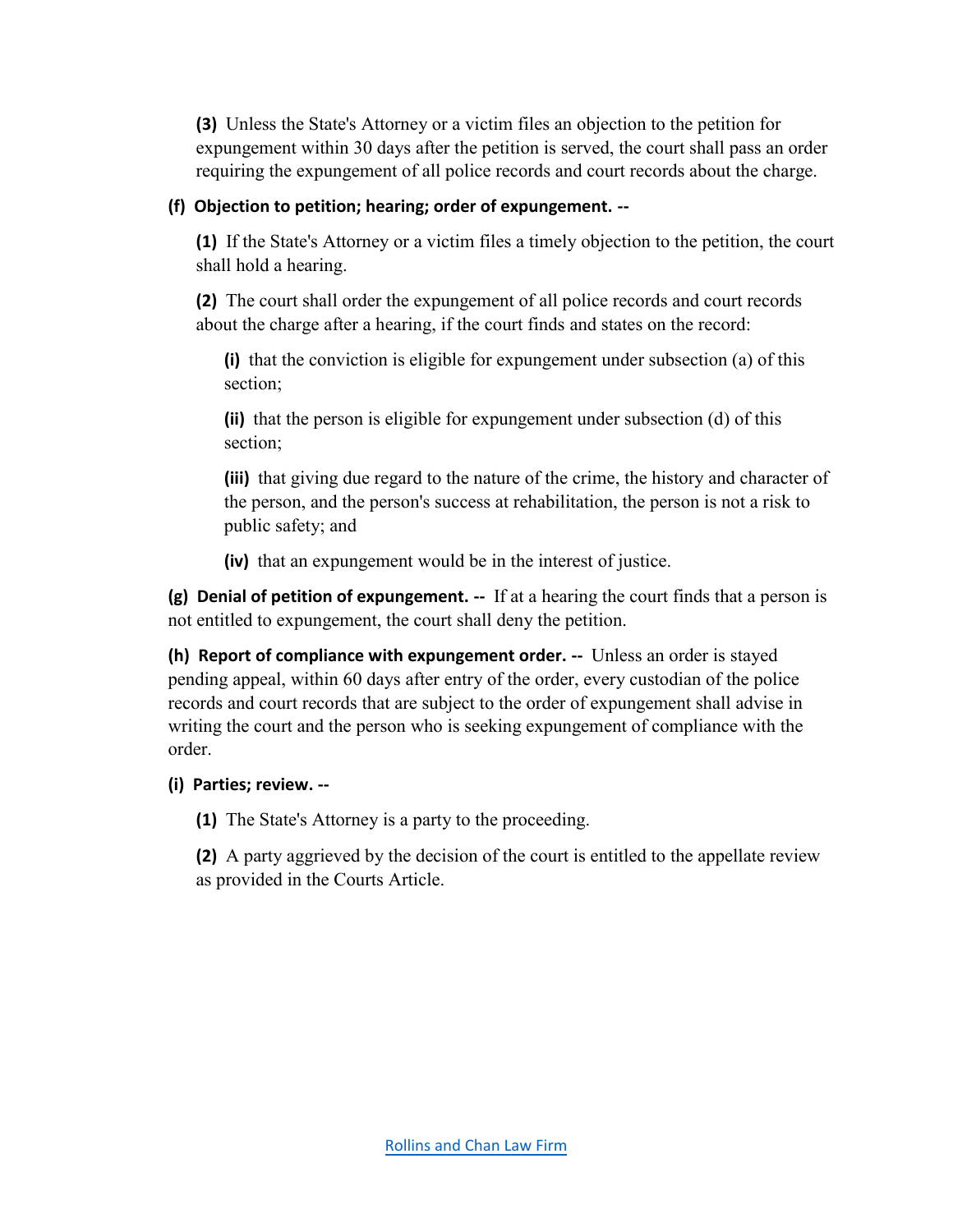# **§ 3-8A-27.1. Expungement of records.**

#### **(a) Definitions. --**

**(1)** In this section the following words have the meanings indicated.

**(2)** "Expungement" has the meaning stated in § 10-101 of the Criminal Procedure Article.

**(3)** "Juvenile record" means a court record and police record concerning a child alleged or adjudicated delinquent or in need of supervision or who has received a citation for a violation.

**(4)** "Victim" means a person against whom a delinquent act has been committed or attempted.

#### **(b) Petition for expungement. --**

**(1)** A person may file a petition for expungement of the person's juvenile record in the court in which the petition or citation was filed.

**(2)** The court shall have a copy of the petition for expungement served on:

**(i)** All listed victims in the case in which the person is seeking expungement at the address listed in the court file;

**(ii)** All family members of a victim listed in item (i) of this paragraph who are listed in the court file as having attended the adjudication for the case in which the person is seeking expungement; and

**(iii)** The State's Attorney.

**(c) Requirements. --** The court may order a juvenile record expunged if:

**(1)**

**(i)** The State's Attorney enters a nolle prosequi;

**(ii)** The petition is dismissed;

**(iii)** The court, in an adjudicatory hearing, does not find that the allegations in the petition are true;

**(iv)** The adjudicatory hearing is not held within 2 years after a petition is filed; or

**(v)** The court, in a disposition hearing, finds that the person does or does not require guidance, treatment, or rehabilitation;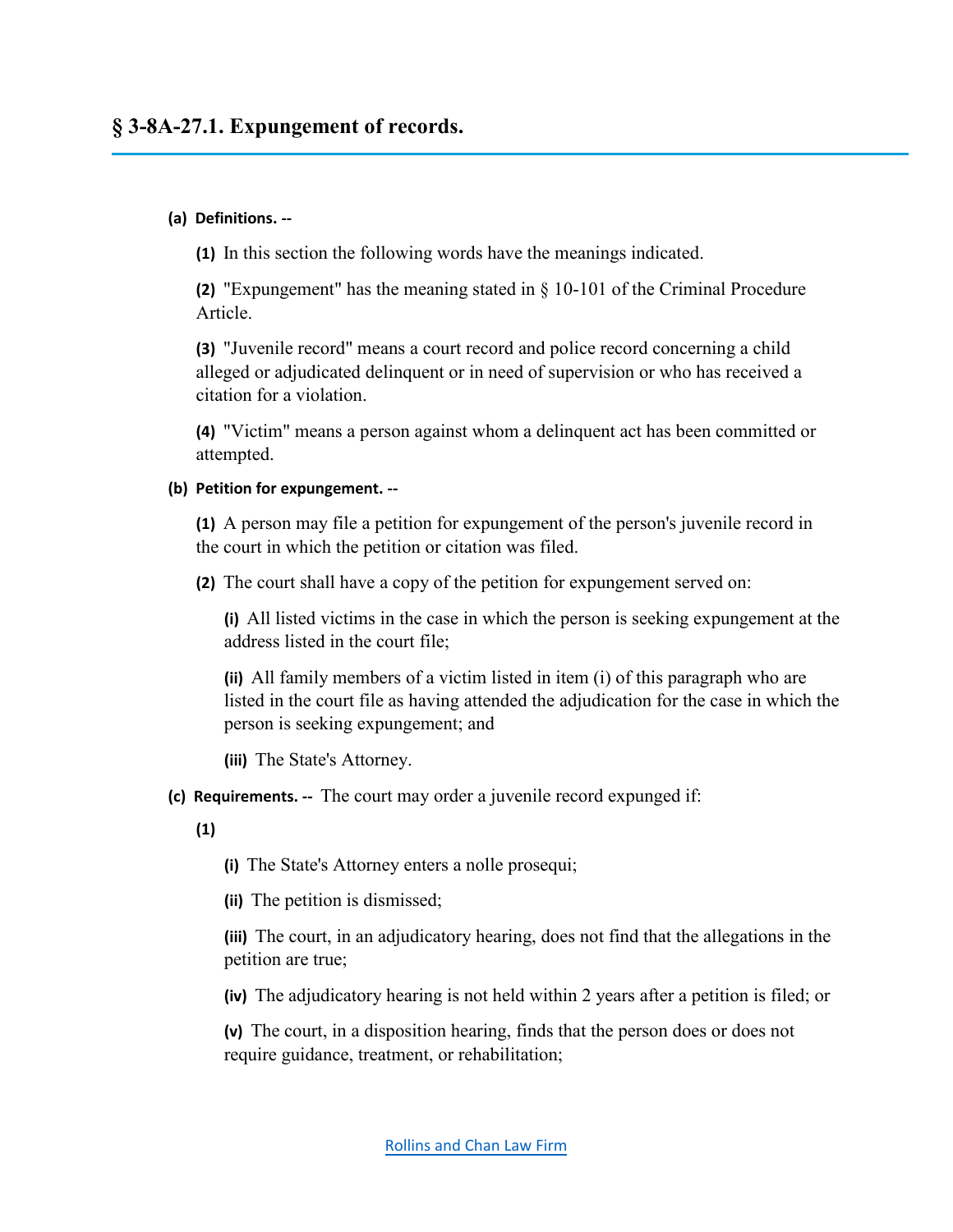**(2)** The person has attained the age of 18 years and at least 2 years have elapsed since the last official action in the person's juvenile record;

**(3)** The person has not been adjudicated delinquent more than once;

**(4)** The person has not subsequently been convicted of any offense;

**(5)** No delinquency petition or criminal charge is pending against the person;

**(6)** The person has not been adjudicated delinquent for an offense that, if committed by an adult, would constitute:

**(i)** A crime of violence as defined in § 14-101 of the Criminal Law Article;

**(ii)** A violation of § 3-308 of the Criminal Law Article; or

**(iii)** A felony;

**(7)** The person was not required to register as a sex offender under § 11-704(c) of the Criminal Procedure Article;

**(8)** The person has not been adjudicated delinquent for an offense involving the use of a firearm, as defined in § 5-101 of the Public Safety Article, in the commission of a crime of violence, as defined in § 14-101 of the Criminal Law Article; and

**(9)** The person has fully paid any monetary restitution ordered by the court in the delinquency proceeding.

**(d) Considerations. --** The court shall consider the best interests of the person, the person's stability in the community, and the safety of the public in its consideration of the petition for expungement.

**(e) Grant or denial. --**

**(1)** If no objection is filed, the court may grant the petition without a hearing.

**(2)** If the court finds that a petition fails on its face to meet the requirements under subsection (c) of this section, the court may deny the petition without a hearing.

**(3)** (i) 1. The following persons may file an objection to a petition under this section:

**A.** A listed victim in the case in which the person is seeking expungement;

**B.** A family member of a victim listed in item A of this subsubparagraph who is listed in the court file as having attended the adjudication for the case in which the person is seeking expungement; and

**C.** The State's Attorney.

**2.** Except as provided under paragraph (2) of this subsection, if a person listed in subsubparagraph 1 of this subparagraph files an objection to the petition within 30 days after the petition is served, the court shall hold a hearing.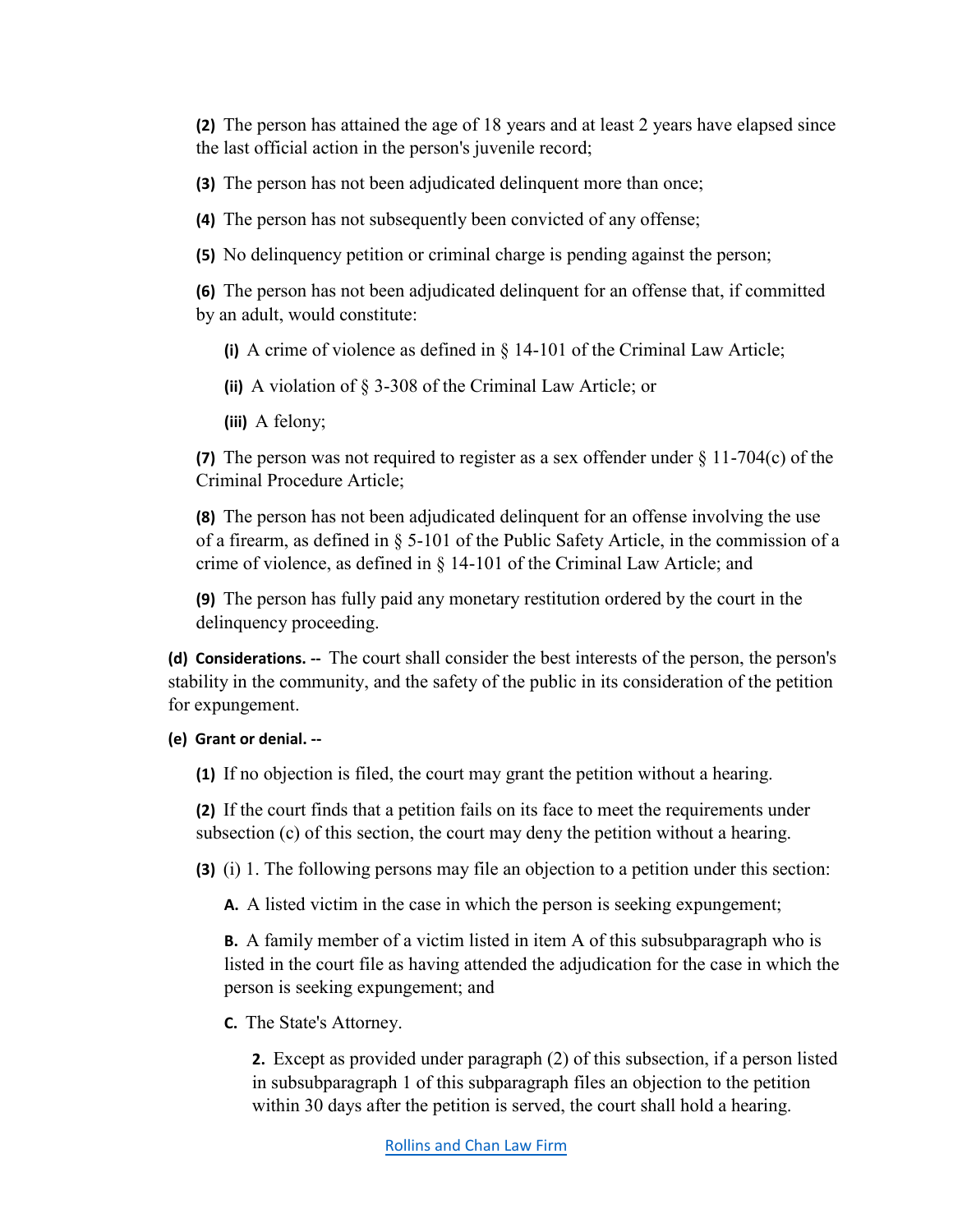**(ii)** The court may hold a hearing on its own initiative.

**(iii)** If, after a hearing, the court finds that the person is entitled to expungement, the court shall order the expungement of all court records and police records relating to the delinquency or child in need of supervision petition or the citation.

**(iv)** If, after a hearing, the court finds that the person is not entitled to expungement, the court shall deny the petition.

**(f) Appeals. --** The person who filed the petition for expungement or the State's Attorney may appeal an order granting or denying the petition.

**(g) Custodian to advise of compliance with order. --** Unless an order is stayed pending an appeal, each custodian of juvenile records subject to the order of expungement shall advise, in writing, the court, the petitioner, and all parties to the petition for expungement proceeding of compliance with the order within 60 days after entry of the order.

**(h) Excepted records. --** This section does not apply to:

**(1)** Records maintained under Title 11, Subtitle 7 of the Criminal Procedure Article; or

**(2)** Records maintained by a law enforcement agency for the sole purpose of collecting statistical information concerning juvenile delinquency and that do not contain any information that would reveal the identity of a person.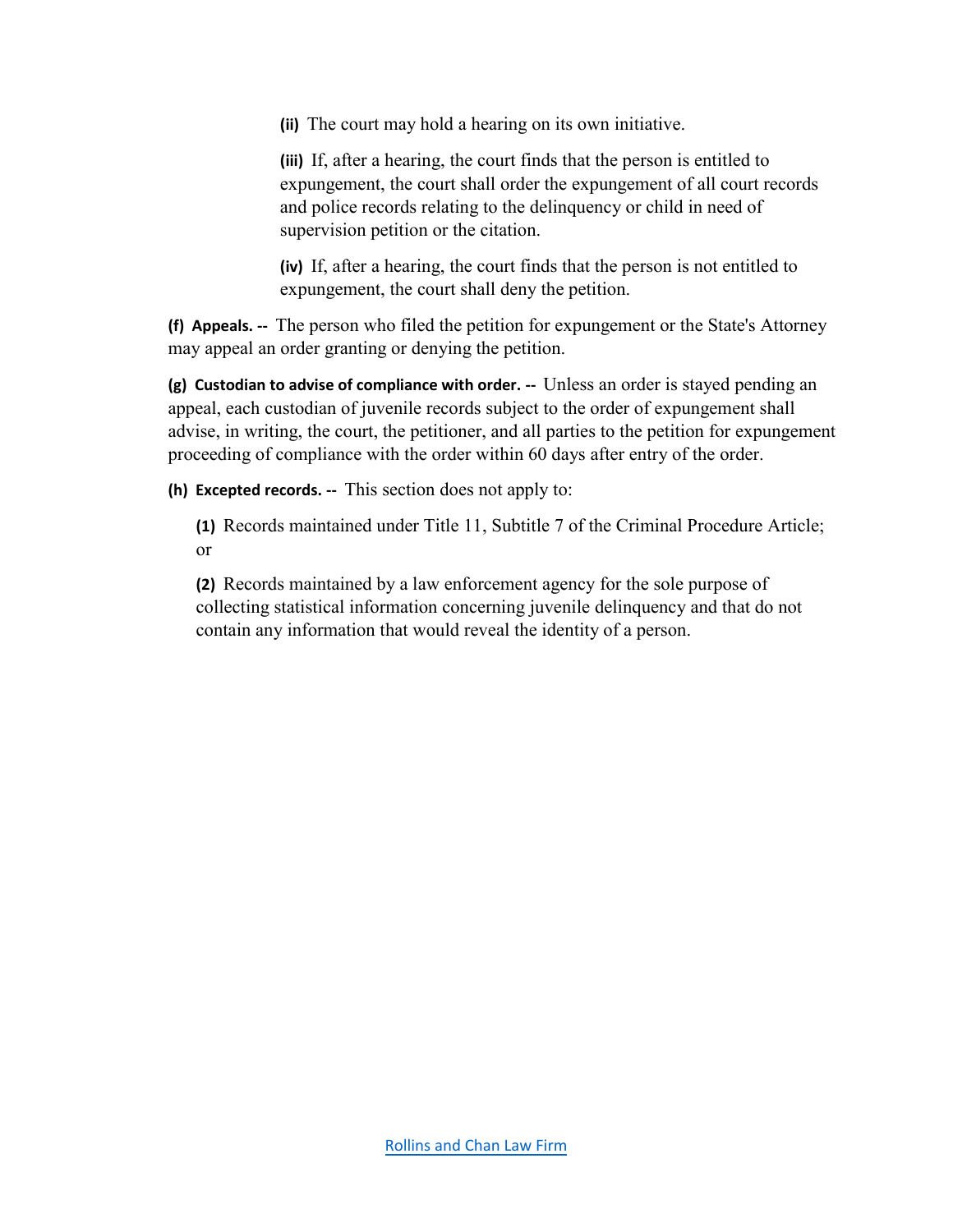# **§ 16-117.1. Expungement of certain driving records**

#### **(a) "Criminal offense" defined. --**

**(1)** In this section the following words have the meanings indicated.

**(2)** "Child Support Administration" means the Child Support Administration of the Department of Human Services.

**(3)** "Criminal offense" does not include any violation of the Maryland Vehicle Law.

**(b) When Administration may expunge records. --** The Administration shall expunge the public driving record of a licensee if:

**(1)** The licensee has not been convicted of a moving violation or a criminal offense involving a motor vehicle for the preceding 3 years, and the licensee's license never has been suspended for reasons related to driver safety, as defined by the Administration, or revoked;

**(2)** The licensee has not been convicted of a moving violation or a criminal offense involving a motor vehicle for the preceding 5 years, and the licensee's record shows not more than one suspension for reasons related to driver safety, as defined by the Administration, and no revocations; or

**(3)** Within the preceding 10 years:

**(i)** The licensee has not been granted probation before judgment for a violation of § 20-102 or § 21-902 of this article; and

**(ii)** The licensee has not been convicted of any moving violation or criminal offense involving a motor vehicle, regardless of the number of suspensions or revocations.

#### **(c) Suspension for failure to pay child support. --**

**(1)** On request of the Child Support Administration, the Administration shall expunge a record of a suspension for failure to pay child support:

**(i)** For a licensee who is enrolled in and compliant with an employment program approved by the Child Support Administration, if the licensee:

**1.** Has not been convicted of driving on a license that was suspended for failure to pay child support; and

**2.** Does not have charges related to the suspension for failure to pay child support pending against the licensee; or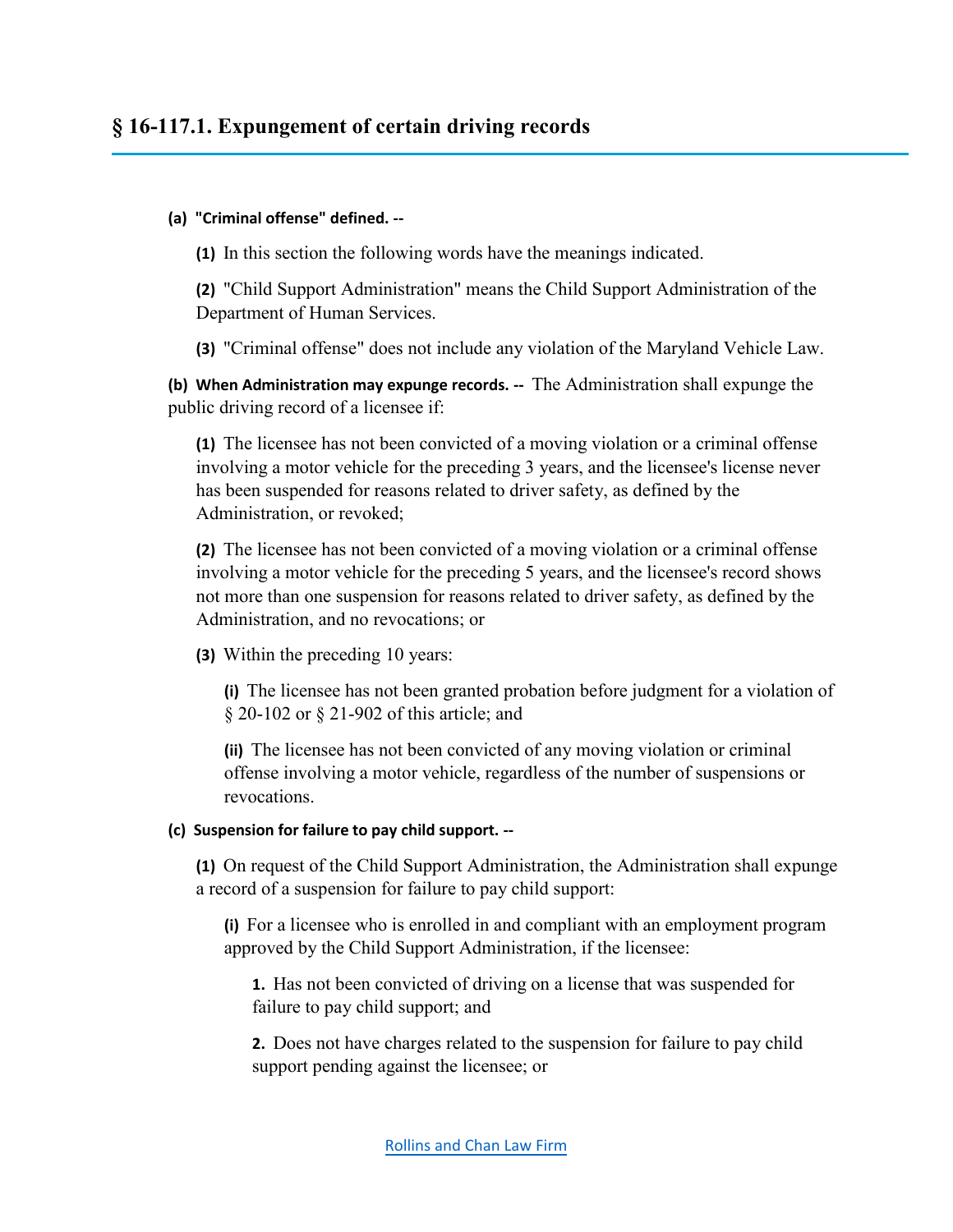**(ii)** If the Child Support Administration notifies the Administration that the information reported by the Child Support Administration that led to the suspension was inaccurate.

**(2)** A request by the Child Support Administration to expunge a record under this subsection may not affect any suspension unrelated to child support.

**(d) When Administration may refuse to expunge. --** The Administration may refuse to expunge a driving record if it determines that the licensee has not driven a motor vehicle on the highways during the particular conviction-free period on which the expungement is based.

**(e) Prohibited expungements. --** Notwithstanding any other provision of this section, the Administration may not expunge:

**(1)** Any driving records before the expiration of the time they are required to be retained under § 16-819 of this title;

**(2)** Any driving record entries required for assessment of subsequent offender penalties; and

**(3)** Any driving record entries related to a moving violation or an accident that resulted in the death of another person.

#### **(f) Regulations. --**

**(1)** Subject to paragraph (2) of this subsection, the Administration shall adopt regulations to carry out this section.

**(2)** The Secretary, in cooperation with the Secretary of Human Services, may adopt regulations to implement the provisions of subsection (c) of this section.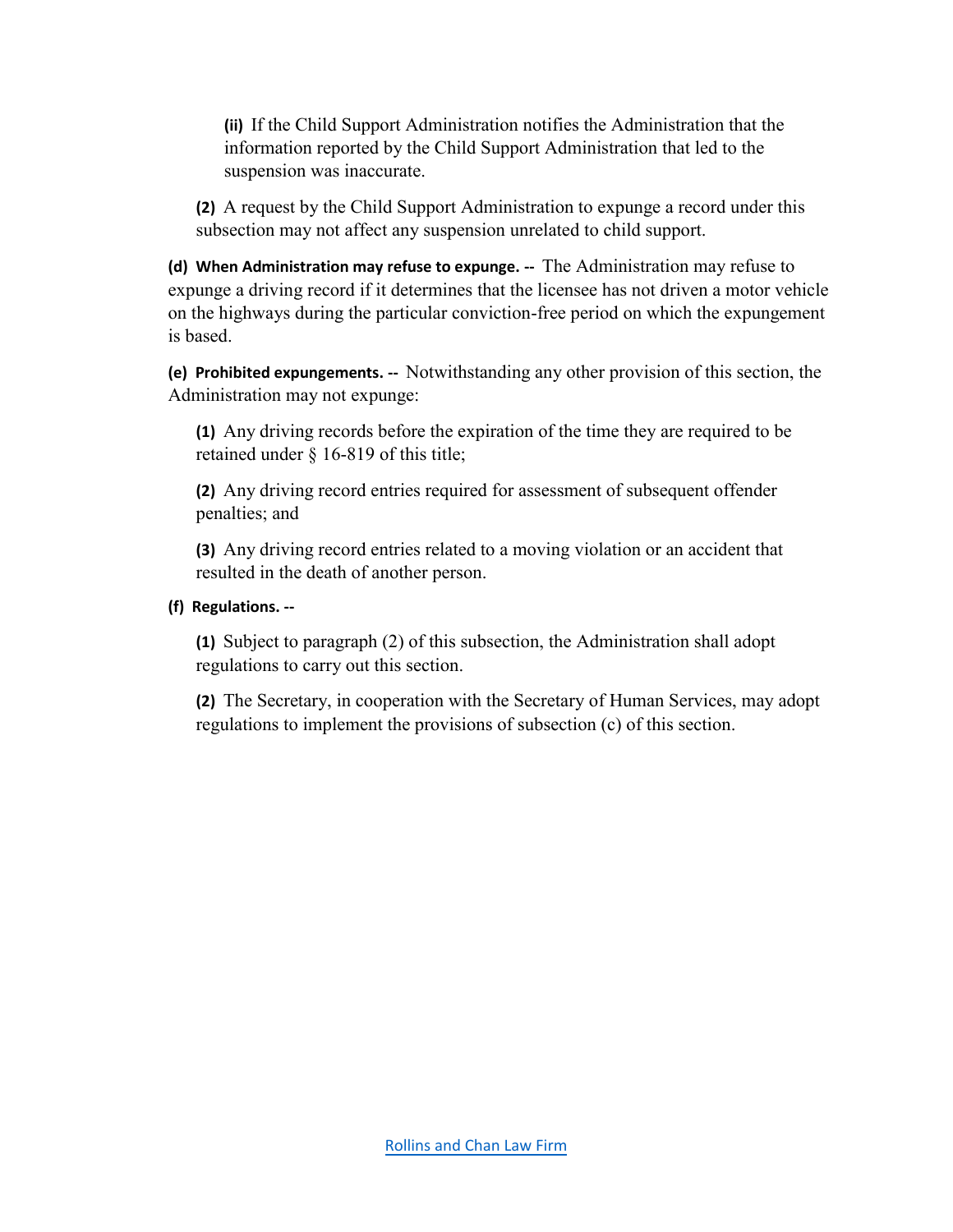#### **Md. CRIMINAL PROCEDURE Code Ann. § 10-301. Definitions**

**(a) In general. --** In this subtitle the following words have the meanings indicated.

**(b) Court record. --** "Court record" has the meaning stated in § 10-101 of this title.

**(c) Criminal justice unit. --** "Criminal justice unit" has the meaning stated in § 10-201 of this title.

**(d) Police record. --** "Police record" has the meaning stated in § 10-101 of this title.

**(e) Shield. --** "Shield" means to render a court record and police record relating to a conviction of a crime inaccessible by members of the public.

**(f) Shieldable conviction. --** "Shieldable conviction" means a conviction of one of the following crimes:

**(1)** disorderly conduct under  $\S$  10-201(c)(2) of the Criminal Law Article;

**(2)** disturbing the peace under § 10-201(c)(4) of the Criminal Law Article;

**(3)** failure to obey a reasonable and lawful order under § 10-201(c)(3) of the Criminal Law Article;

**(4)** malicious destruction of property in the lesser degree under § 6-301 of the Criminal Law Article;

**(5)** trespass on posted property under § 6-402 of the Criminal Law Article;

**(6)** possessing or administering a controlled dangerous substance under § 5-601 of the Criminal Law Article;

**(7)** possessing or administering a noncontrolled substance under § 5-618(a) of the Criminal Law Article;

**(8)** use of or possession with intent to use drug paraphernalia under  $\S$  5-619(c)(2) of the Criminal Law Article;

**(9)** driving without a license under § 16-101 of the Transportation Article;

**(10)** driving while privilege is canceled, suspended, refused, or revoked under § 16- 303 of the Transportation Article;

**(11)** driving while uninsured under § 17-107 of the Transportation Article; or

**(12)** a prostitution offense under § 11-303 of the Criminal Law Article if the conviction is for prostitution and not assignation.

**(g) Unit. --** "Unit" means two or more convictions that arise from the same incident, transaction, or set of facts.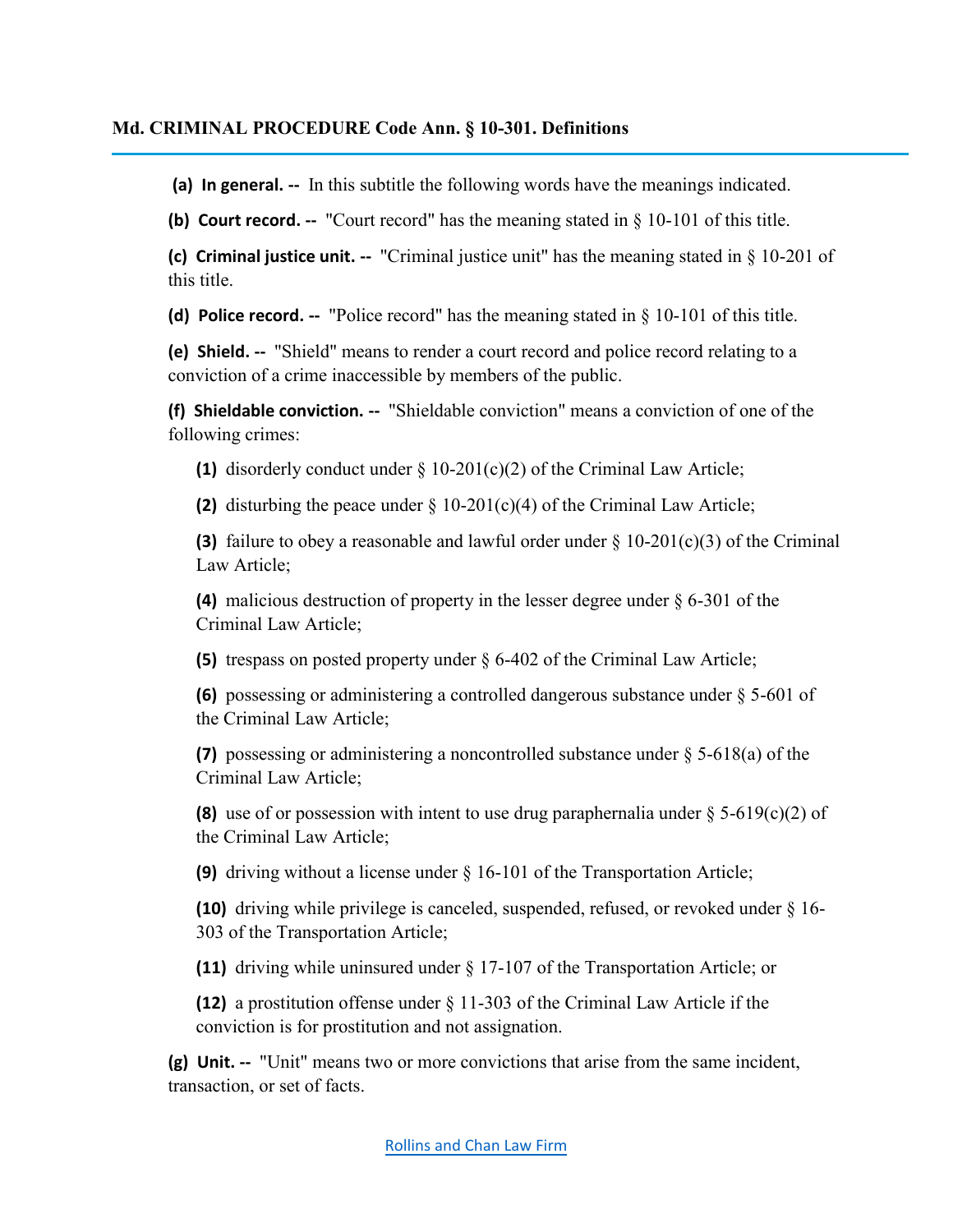**(a) Applicability. --** This subtitle does not apply to a conviction of a domestically related crime under § 6-233 of this article.

**(b) In general. --** A shielded record shall remain fully accessible by:

**(1)** criminal justice units for legitimate criminal justice purposes;

**(2)** prospective or current employers or government licensing agencies that are subject to a statutory or regulatory requirement or authorization to inquire into the criminal background of an applicant or employee for purposes of carrying out that requirement or authorization;

**(3)** a person that is authorized or required to inquire into an individual's criminal background under  $\S$  5-561(b), (c), (d), (e), (f), or (g) of the Family Law Article;

**(4)** the person who is the subject of the shielded record and that person's attorney;

**(5)** health occupations boards established under the Health Occupations Article;

**(6)** the Natalie M. LaPrade Medical Cannabis Commission established under Title 13, Subtitle 33 of the Health - General Article;

**(7)** a person that uses volunteers who care for or supervise children;

**(8)** a person that attests under the penalty of perjury that the person employs or seeks to employ an individual to care for or supervise a minor or vulnerable adult, as defined in § 3-604 of the Criminal Law Article; and

**(9)** a person who is accessing a shielded record on behalf of and with written authorization from a person or governmental entity described in items (1) through (8) of this subsection.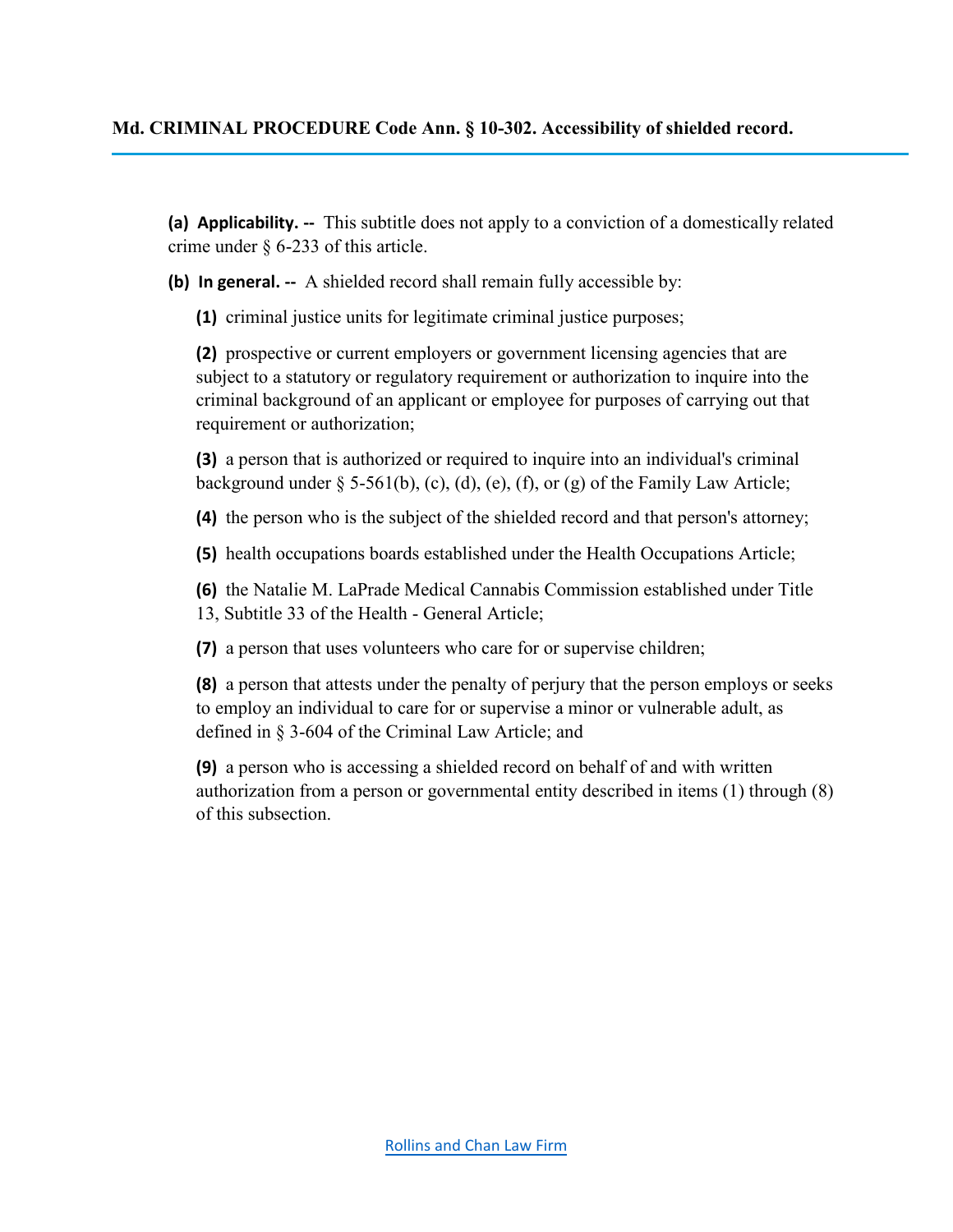**Md. CRIMINAL PROCEDURE Code Ann. § 10-303. Petition; eligibility for shielding; objection by State's Attorney; hearings; notice to victims.**

**(a) Petition. --** A person may petition the court to shield the person's court and police records relating to one or more shieldable convictions entered in the circuit court or the District Court in one county no earlier than 3 years after the person satisfies the sentence or sentences imposed for all convictions for which shielding is requested, including parole, probation, or mandatory supervision.

#### **(b) Eligibility in general. --**

**(1)** If the person is convicted of a new crime during the applicable time period set forth in subsection (a) of this section, the original conviction or convictions are not eligible for shielding unless the new conviction becomes eligible for shielding.

**(2)** A person is not eligible for shielding if the person is a defendant in a pending criminal proceeding.

**(c) Ineligibility of one conviction in unit disqualifies other convictions in unit. --** If a person is not eligible for shielding of one conviction in a unit, the person is not eligible for shielding of any other conviction in the unit.

#### **(d) Service of petition for shielding served on State's Attorney. --**

**(1)** The court shall have a copy of a petition for shielding served on the State's Attorney.

**(2)** Unless the State's Attorney files an objection to the petition for shielding within 30 days after the petition is served, the court may order the shielding of all police records and court records relating to the conviction or convictions after taking into consideration any objections or additional information provided by the State's Attorney or the victim.

#### **(e) Hearing on objection by State's Attorney. --**

**(1)** If the State's Attorney files a timely objection to the petition, the court shall hold a hearing.

**(2)** If the court, at the hearing, finds that the person is entitled to shielding, the court shall order the shielding of all police records and court records relating to the conviction or convictions.

- **(3)** The court may grant a petition under this subsection for good cause.
- **(4)** A person may be granted only one shielding petition over the lifetime of the person.

**(f) Notice to victims. --** The court shall send written notice of the proposed action to all listed victims in the case in which the petitioner is seeking shielding at the address listed in the court file advising the victim or victims of the right to offer additional information relevant to the shielding petition to the court.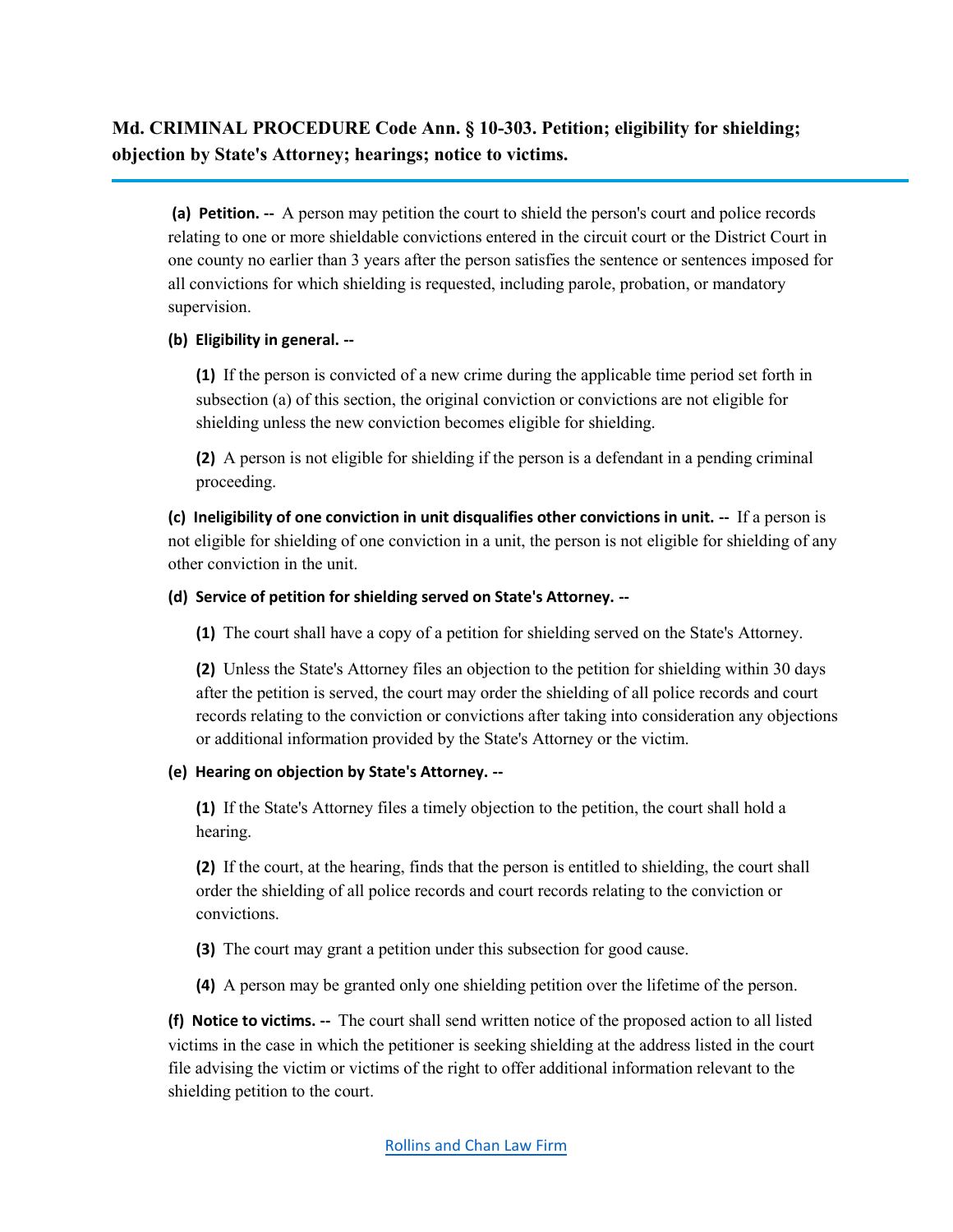**Md. CRIMINAL PROCEDURE Code Ann. § 10-304. Reference to shielded records prohibited.**

The Maryland Judiciary Case Search may not in any way refer to the existence of specific records shielded in accordance with this subtitle.

**Md. CRIMINAL PROCEDURE Code Ann. § 10-305. Conviction not considered conviction under § 10-105(e)(4)(i) of this title.**

A conviction that has been shielded under this subtitle may not be considered a conviction for purposes of  $\S$  10-105(e)(4)(i) of this title.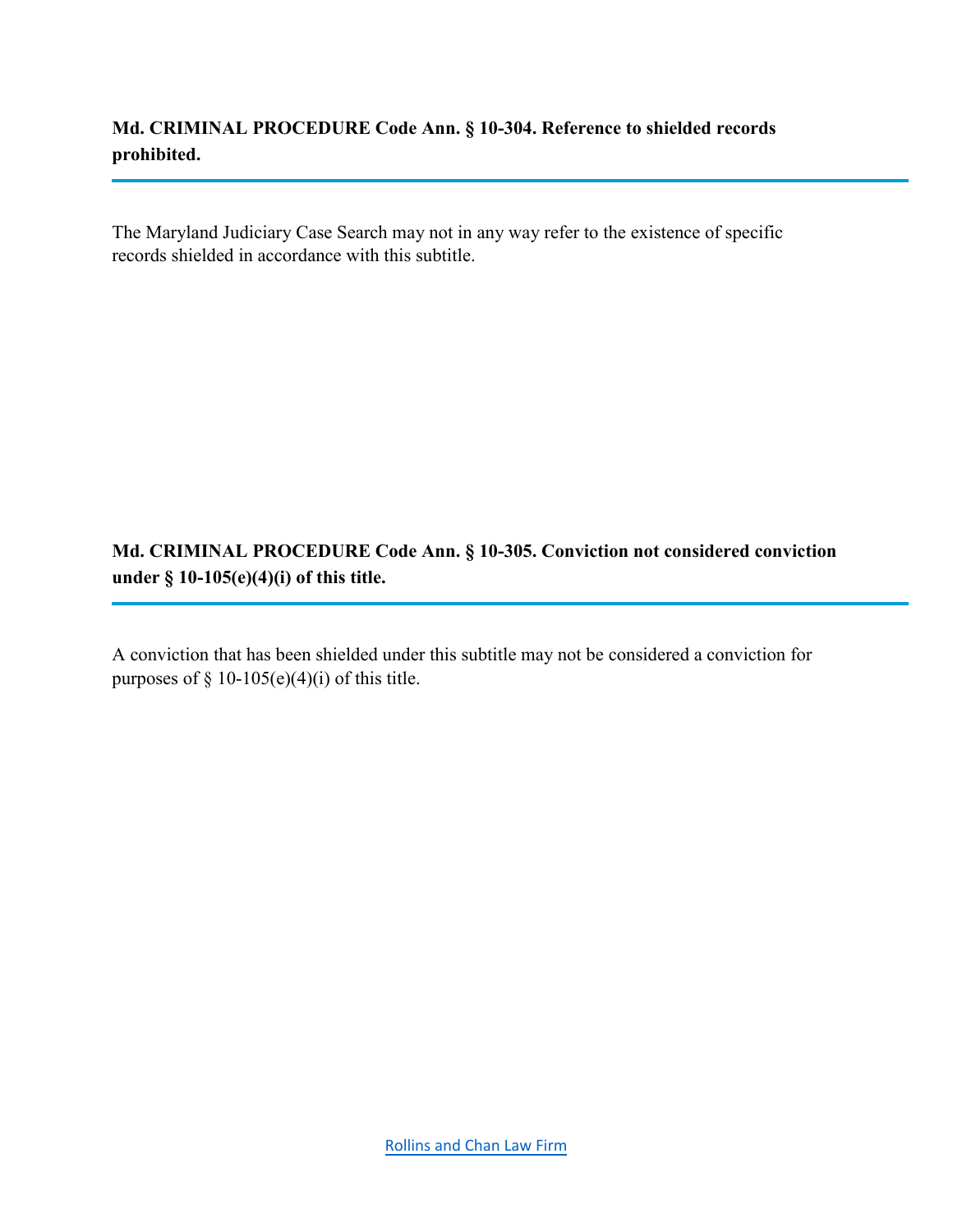**(a) Persons with authorized access. --** A person authorized to access a shielded record under  $\S$  10-302(b) of this subtitle may not disclose any information from a shielded record to a person who is not authorized to access shielded records under § 10-302(b) of this subtitle.

#### **(b) In general. --**

**(1)** Except as provided in § 10-302(b) of this subtitle, an employer may not:

**(i)** require a person who applies for employment to disclose shielded information about criminal charges in an application, an interview, or otherwise; or

**(ii)** discharge or refuse to hire a person solely because the person refused to disclose information about criminal charges that have been shielded.

**(2)** An educational institution may not:

**(i)** require a person who applies for admission to the institution to disclose shielded information about criminal charges in an application, an interview, or otherwise; or

**(ii)** expel or refuse to admit a person solely because the person refused to disclose information about criminal charges that have been shielded.

**(3)** Except as provided in § 10-302(b) of this subtitle, a unit, an official, or an employee of the State or a political subdivision of the State may not:

**(i)** require a person who applies for a permit, registration, or government service to disclose shielded information about criminal charges in an application, an interview, or otherwise; or

**(ii)** deny a person's application for a permit, registration, or government service solely because the person refused to disclose information about criminal charges that have been shielded.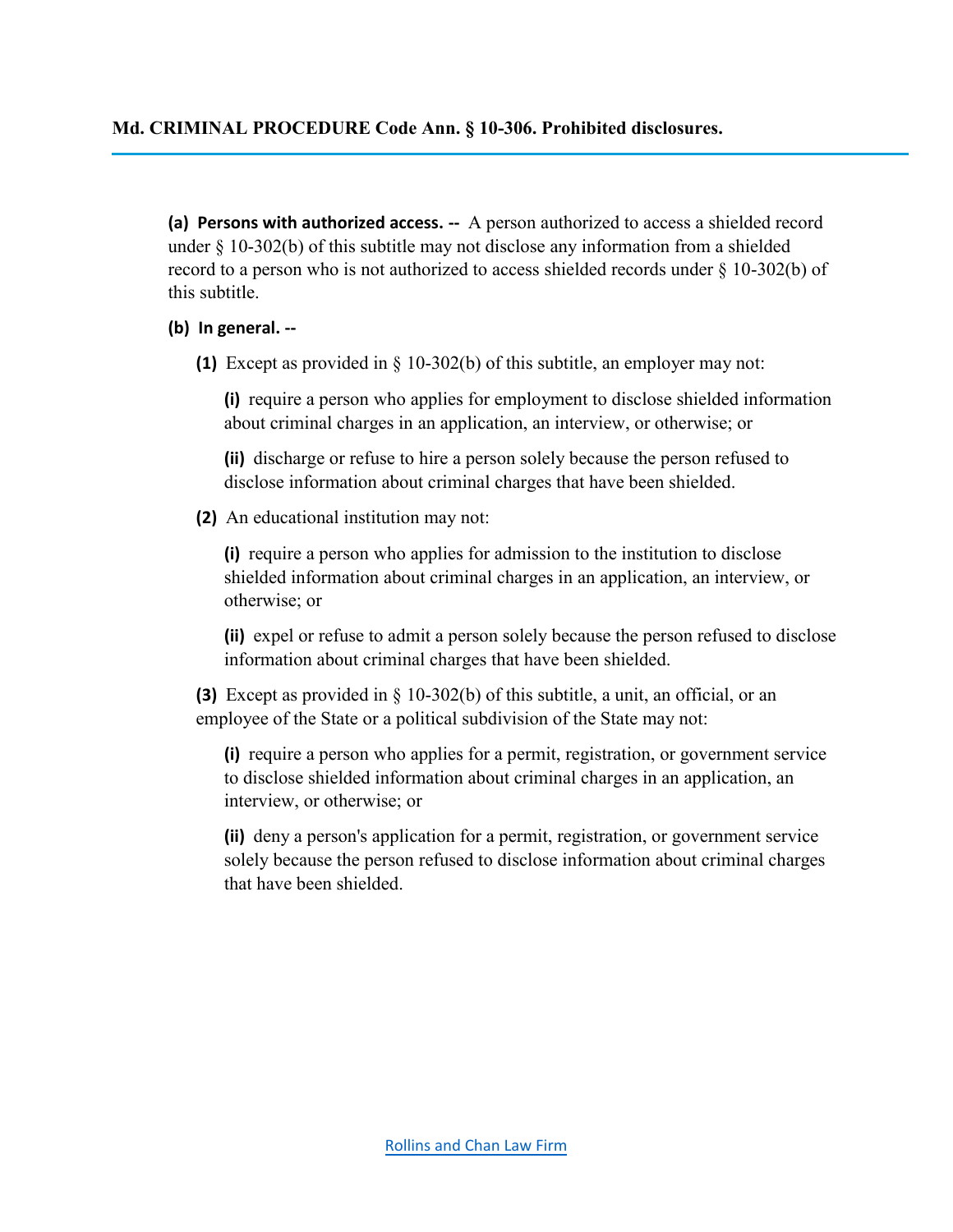### **(a) Definitions. --**

**(1)** In this section the following words have the meanings indicated.

**(2)** 

**(i)** "Court record" means an official record of a court about a proceeding that the clerk of a court or other court personnel keeps.

**(ii)** "Court record" includes:

**1.** An index, a docket entry, a petition, a memorandum, a transcription of proceedings, an electronic recording, an order, and a judgment; and

**2.** Any electronic information about a proceeding on the Web site maintained by the Maryland Judiciary.

**(3)** "Shield" means to remove information from public inspection in accordance with this section.

**(4)** "Shielding" means:

**(i)** With respect to a record kept in a courthouse, removing the record to a separate secure area to which persons who do not have a legitimate reason for access are denied access; and

**(ii)** With respect to electronic information about a proceeding on the Web site maintained by the Maryland Judiciary, completely removing all information concerning the proceeding from the public Web site, including the names of the parties, case numbers, and any reference to the proceeding or any reference to the removal of the proceeding from the public Web site.

**(5)** "Victim services provider" means a nonprofit or governmental organization that has been authorized by the Governor's Office of Crime Prevention, Youth, and Victim Services to have online access to records of shielded peace orders in order to assist victims of abuse.

## **(b) Written request. --**

**(1)** Subject to subsection (c) of this section, if a petition filed under this subtitle was denied or dismissed at the interim, temporary, or final peace order stage of a proceeding under this subtitle, the petitioner or the respondent may file a written request to shield all court records relating to the proceeding in accordance with subsection (d) of this section.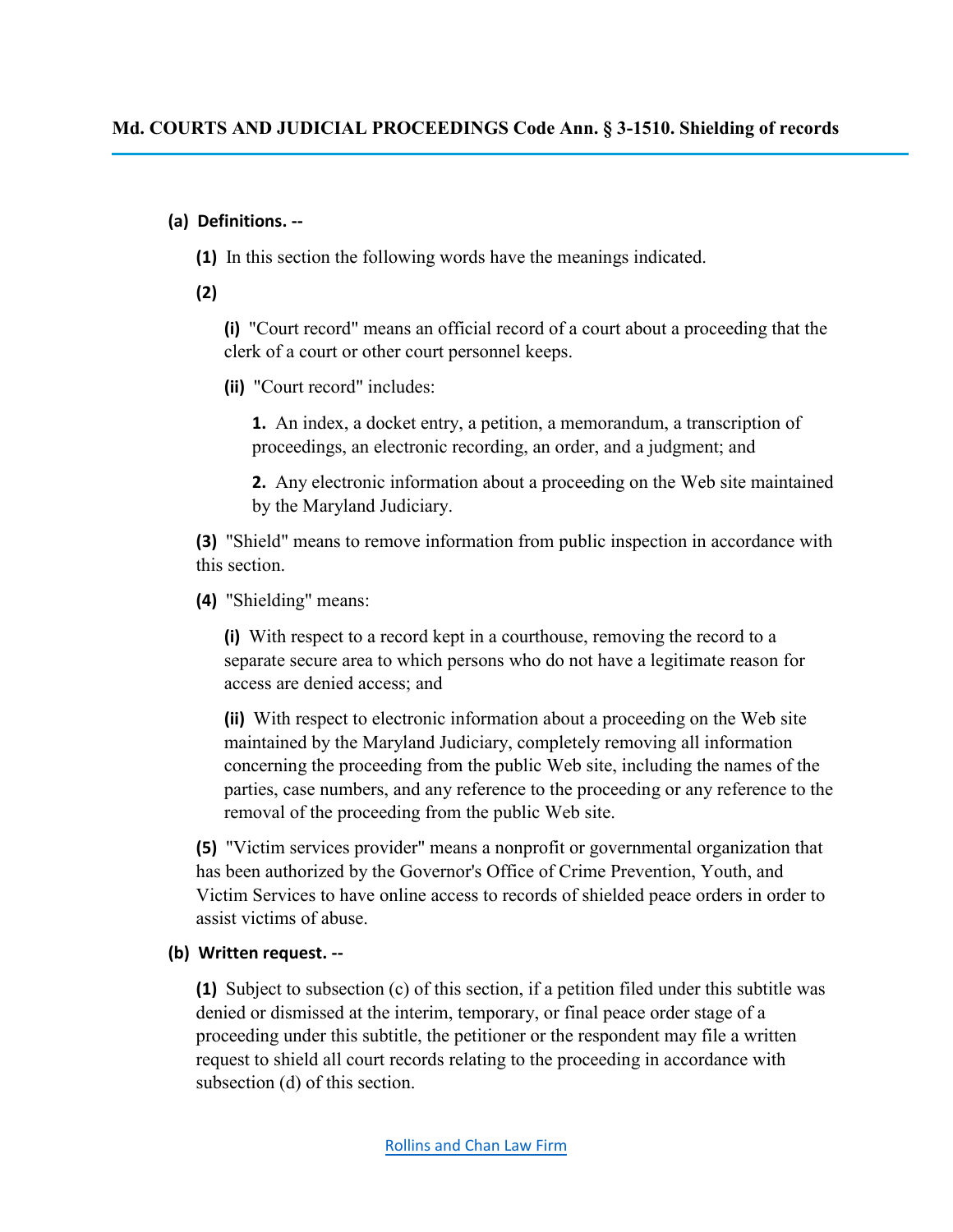**(2)** Subject to subsection (c) of this section, if the respondent consented to the entry of a peace order under this subtitle, the petitioner or the respondent may file a written request to shield all court records relating to the proceeding in accordance with subsection (e) of this section.

**(c) Timing. --** A request for shielding under this section may not be filed within 3 years after the denial or dismissal of the petition or the consent to the entry of the peace order unless the requesting party files with the request a general waiver and release of all the party's tort claims related to the proceeding under this subtitle.

#### **(d) Notice, hearing, and findings. --**

**(1)** If a petition was denied or dismissed at the interim, temporary, or final peace order stage of a proceeding under this subtitle, on the filing of a written request for shielding under this section, the court shall schedule a hearing on the request.

**(2)** The court shall give notice of the hearing to the other party or the other party's counsel of record.

**(3)** Except as provided in paragraphs (4) and (5) of this subsection, after the hearing, the court shall order the shielding of all court records relating to the proceeding if the court finds:

**(i)** That the petition was denied or dismissed at the interim, temporary, or final peace order stage of the proceeding;

**(ii)** That a final peace order or protective order has not been previously issued against the respondent in a proceeding between the petitioner and the respondent;

**(iii)** That the respondent has not been found guilty of a crime arising from an act described in § 3-1503(a) of this subtitle against the petitioner; and

**(iv)** That none of the following are pending at the time of the hearing:

**1.** An interim or temporary peace order or protective order issued against the respondent in a proceeding between the petitioner and the respondent; or

**2.** A criminal charge against the respondent arising from an alleged act described in  $\S 3-1503(a)$  of this subtitle against the petitioner.

**(4)** 

**(i)** On its own motion or on the objection of the other party, the court may, for good cause, deny the shielding.

**(ii)** In determining whether there is good cause under subparagraph (i) of this paragraph, the court shall balance the privacy of the petitioner or the respondent and potential danger of adverse consequences to the petitioner or the respondent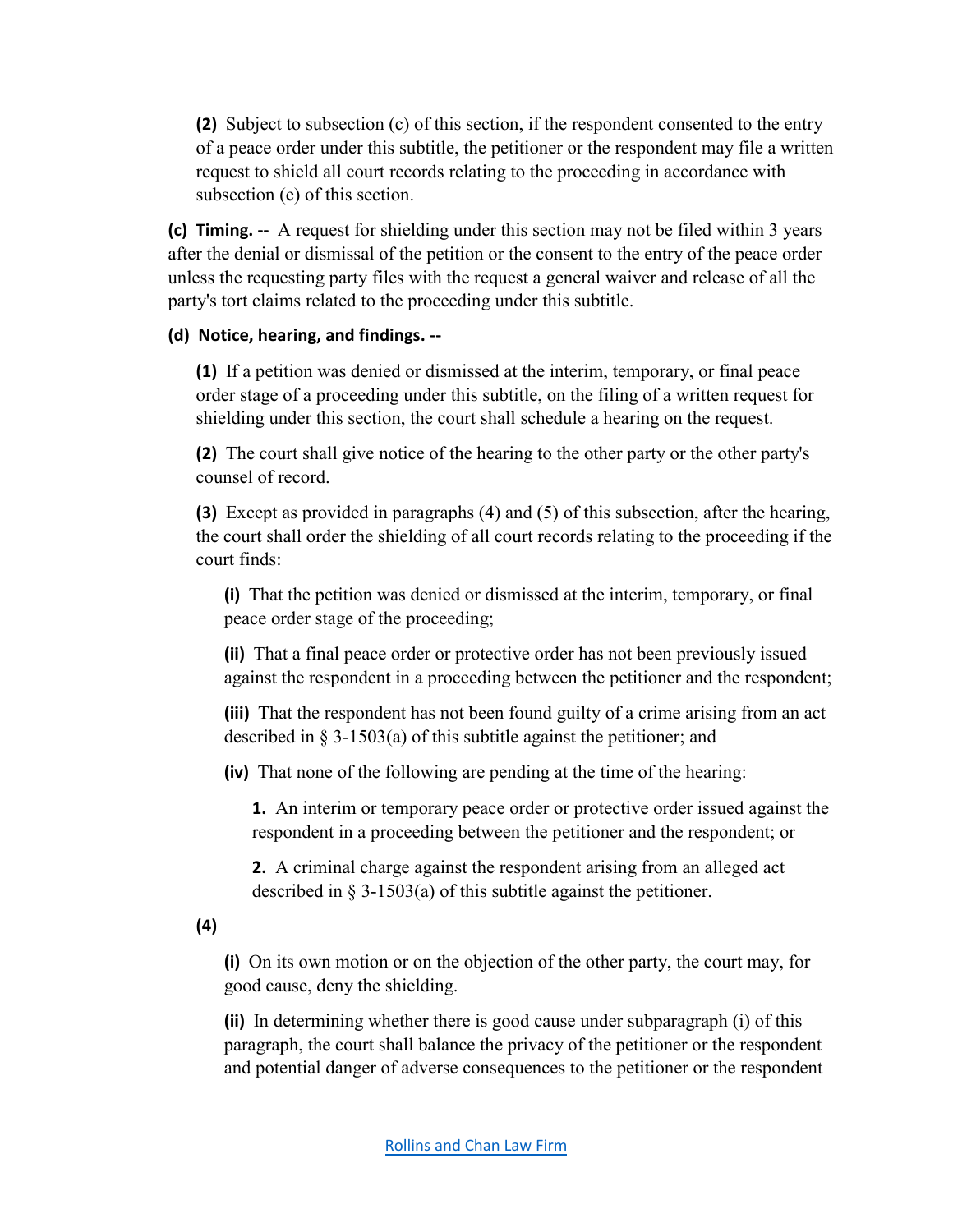against the potential risk of future harm and danger to the petitioner and the community.

**(5)** Information about the proceeding may not be removed from the Domestic Violence Central Repository.

## **(e) Notice, hearing, and findings -- After expiration of peace order. --**

**(1)**

**(i)** If the respondent consented to the entry of a peace order under this subtitle, the petitioner or the respondent may file a written request for shielding at any time after the peace order expires.

**(ii)** On the filing of a request for shielding under this paragraph, the court shall schedule a hearing on the request.

**(iii)** The court shall give notice of the hearing to the other party or the other party's counsel of record.

**(iv)** Except as provided in subparagraph (vi) of this paragraph and subject to subparagraph (v) of this paragraph, after the hearing, the court may order the shielding of all court records relating to the proceeding if the court finds:

**1.** For cases in which the respondent requests shielding, that the petitioner consents to the shielding;

**2.** That the respondent did not violate the peace order during its term;

**3.** That a final peace order or protective order has not been previously issued against the respondent in a proceeding between the petitioner and the respondent;

**4.** That the respondent has not been found guilty of a crime arising from an act described in § 3-1503(a) of this subtitle against the petitioner; and

**5.** That none of the following are pending at the time of the hearing:

**A.** An interim or temporary peace order or protective order issued against the respondent; or

**B.** A criminal charge against the respondent arising from an alleged act described in § 3-1503(a) of this subtitle.

**(v)** In determining whether court records should be shielded under this paragraph, the court shall balance the privacy of the petitioner or the respondent and potential danger of adverse consequences to the petitioner or the respondent against the potential risk of future harm and danger to the petitioner and the community.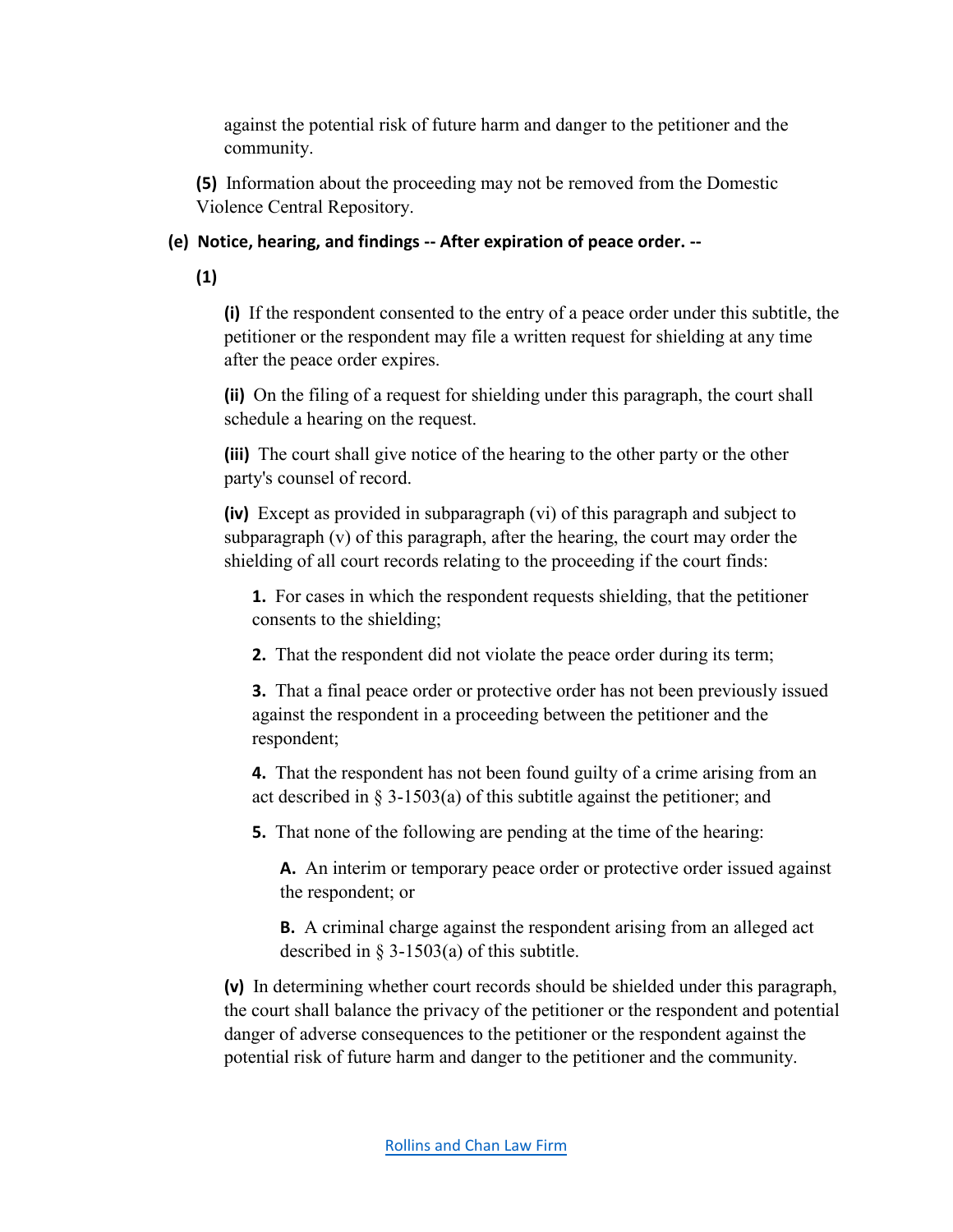**(vi)** Information about the proceeding may not be removed from the Domestic Violence Central Repository.

**(2)** 

**(i)** If the respondent consented to the entry of a peace order under this subtitle but the petitioner did not consent to shielding at the hearing under paragraph (1) of this subsection, the respondent may refile a written request for shielding after 1 year from the date of the hearing under paragraph (1) of this subsection.

**(ii)** On the filing of a request for shielding under this paragraph, the court shall schedule a hearing on the request.

**(iii)** The court shall give notice of the hearing to the other party or the other party's counsel of record.

**(iv)** Except as provided in subparagraph (vi) of this paragraph and subject to subparagraph (v) of this paragraph, after the hearing, the court may order the shielding of all court records relating to the proceeding if the court finds:

**1. A.** That the petitioner consents to the shielding; or

**B.** That the petitioner does not consent to the shielding, but that it is unlikely that the respondent will commit an act specified in  $\S$  3-1503(a) of this subtitle against the petitioner in the future;

**2.** That the respondent did not violate the peace order during its term;

**3.** That a final peace order or protective order has not been previously issued against the respondent in a proceeding between the petitioner and the respondent;

**4.** That the respondent has not been found guilty of a crime arising from an act described in  $\S$  3-1503(a) of this subtitle against the petitioner; and

**5.** That none of the following are pending at the time of the hearing:

**A.** An interim or temporary peace order or protective order issued against the respondent; or

**B.** A criminal charge against the respondent arising from an alleged act described in § 3-1503(a) of this subtitle.

**(v)** In determining whether court records should be shielded under this paragraph, the court shall balance the privacy of the petitioner or the respondent and potential danger of adverse consequences to the petitioner or the respondent against the potential risk of future harm and danger to the petitioner and the community.

**(vi)** Information about the proceeding may not be removed from the Domestic Violence Central Repository.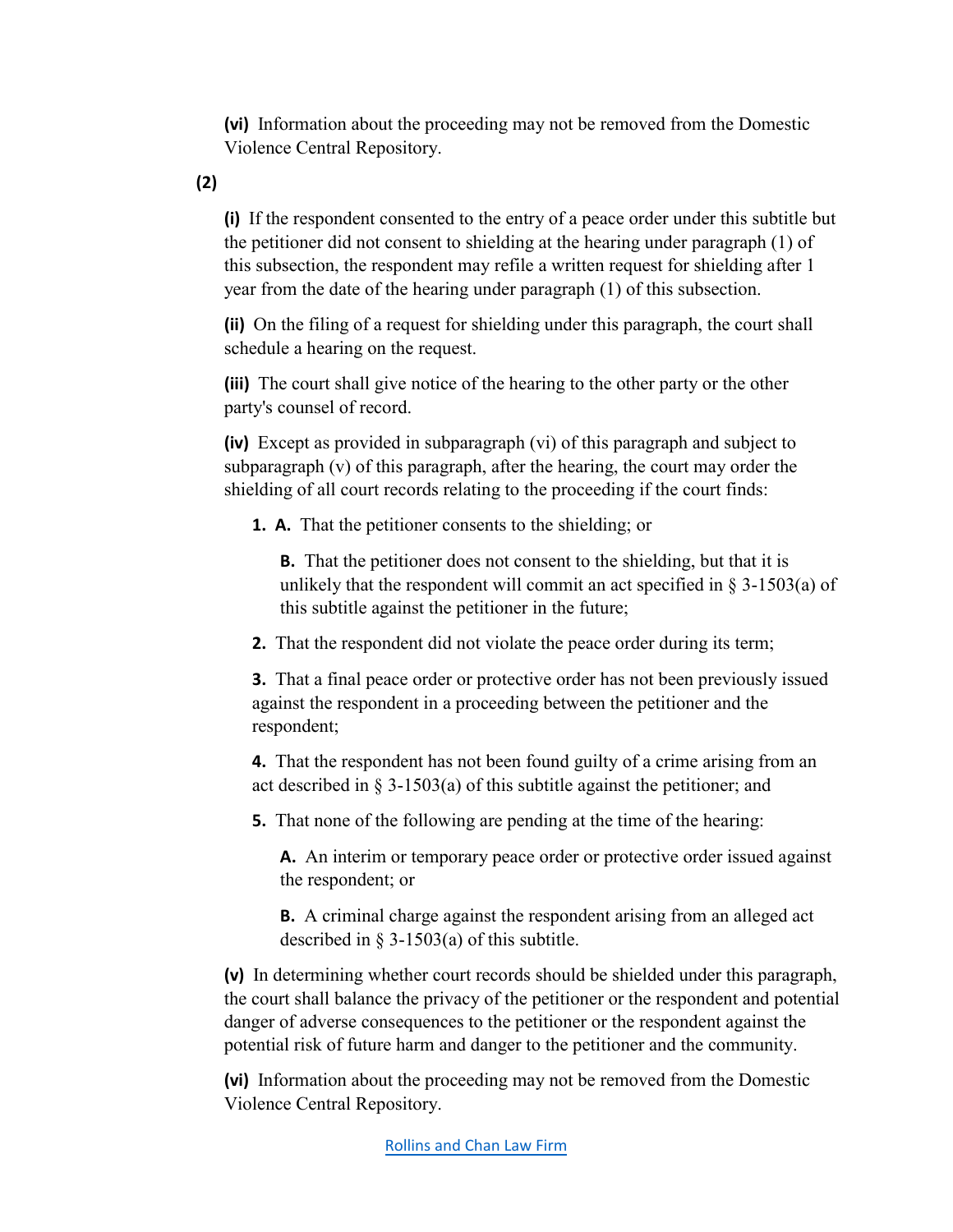#### **(f) Access to shielded record. --**

**(1)** This section does not preclude the following persons from accessing a shielded record for a legitimate reason:

**(i)** A law enforcement officer;

**(ii)** An attorney who represents or has represented the petitioner or the respondent in a proceeding;

**(iii)** A State's Attorney;

**(iv)** An employee of a local department of social services; or

**(v)** A victim services provider.

**(2)** 

**(i)** A person not listed in paragraph (1) of this subsection may subpoena, or file a motion for access to, a record shielded under this section.

**(ii)** If the court finds that the person has a legitimate reason for access, the court may grant the person access to the shielded record under the terms and conditions that the court determines.

**(iii)** In ruling on a motion under this paragraph, the court shall balance the person's need for access to the record with the petitioner's or the respondent's right to privacy and the potential harm of unwarranted adverse consequences to the petitioner or the respondent that the disclosure may create.

**(g) Compliance with order. --** Within 60 days after entry of an order for shielding under this section, each custodian of court records that are subject to the order of shielding shall advise in writing the court and the respondent of compliance with the order.

**(h) Regulations. --** The Governor's Office of Crime Prevention, Youth, and Victim Services, in consultation with the Maryland Judiciary, may adopt regulations governing online access to shielded records by a victim services provider.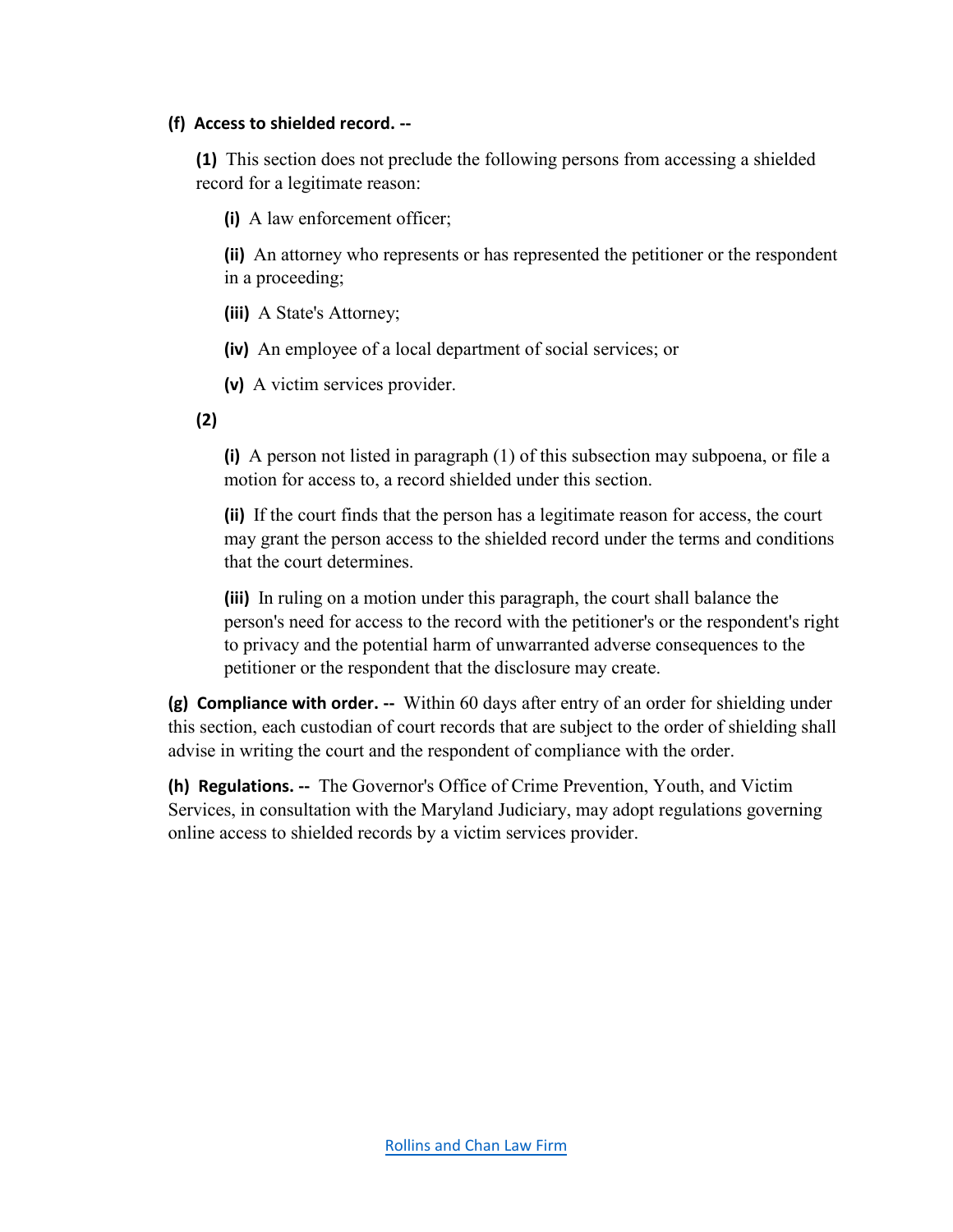### **(a) Definitions. --**

**(1)** In this section the following words have the meanings indicated.

**(2)** 

**(i)** "Court record" means an official record of a court about a proceeding that the clerk of a court or other court personnel keeps.

**(ii)** "Court record" includes:

**1.** an index, a docket entry, a petition, a memorandum, a transcription of proceedings, an electronic recording, an order, and a judgment; and

**2.** any electronic information about a proceeding on the website maintained by the Maryland Judiciary.

**(3)** "Shield" means to remove information from public inspection in accordance with this section.

**(4)** "Shielding" means:

**(i)** with respect to a record kept in a courthouse, removing the record to a separate secure area to which persons who do not have a legitimate reason for access are denied access; and

**(ii)** with respect to electronic information about a proceeding on the website maintained by the Maryland Judiciary, completely removing all information concerning the proceeding from the public website, including the names of the parties, case numbers, and any reference to the proceeding or any reference to the removal of the proceeding from the public website.

**(5)** "Victim services provider" means a nonprofit or governmental organization that has been authorized by the Governor's Office of Crime Prevention, Youth, and Victim Services to have online access to records of shielded protective orders in order to assist victims of abuse.

## **(b) Written request. --**

**(1)** Subject to subsection (c) of this section, if a petition filed under this subtitle was denied or dismissed at the interim, temporary, or final protective order stage of a proceeding under this subtitle, the petitioner or the respondent may file a written request to shield all court records relating to the proceeding in accordance with subsection (d) of this section.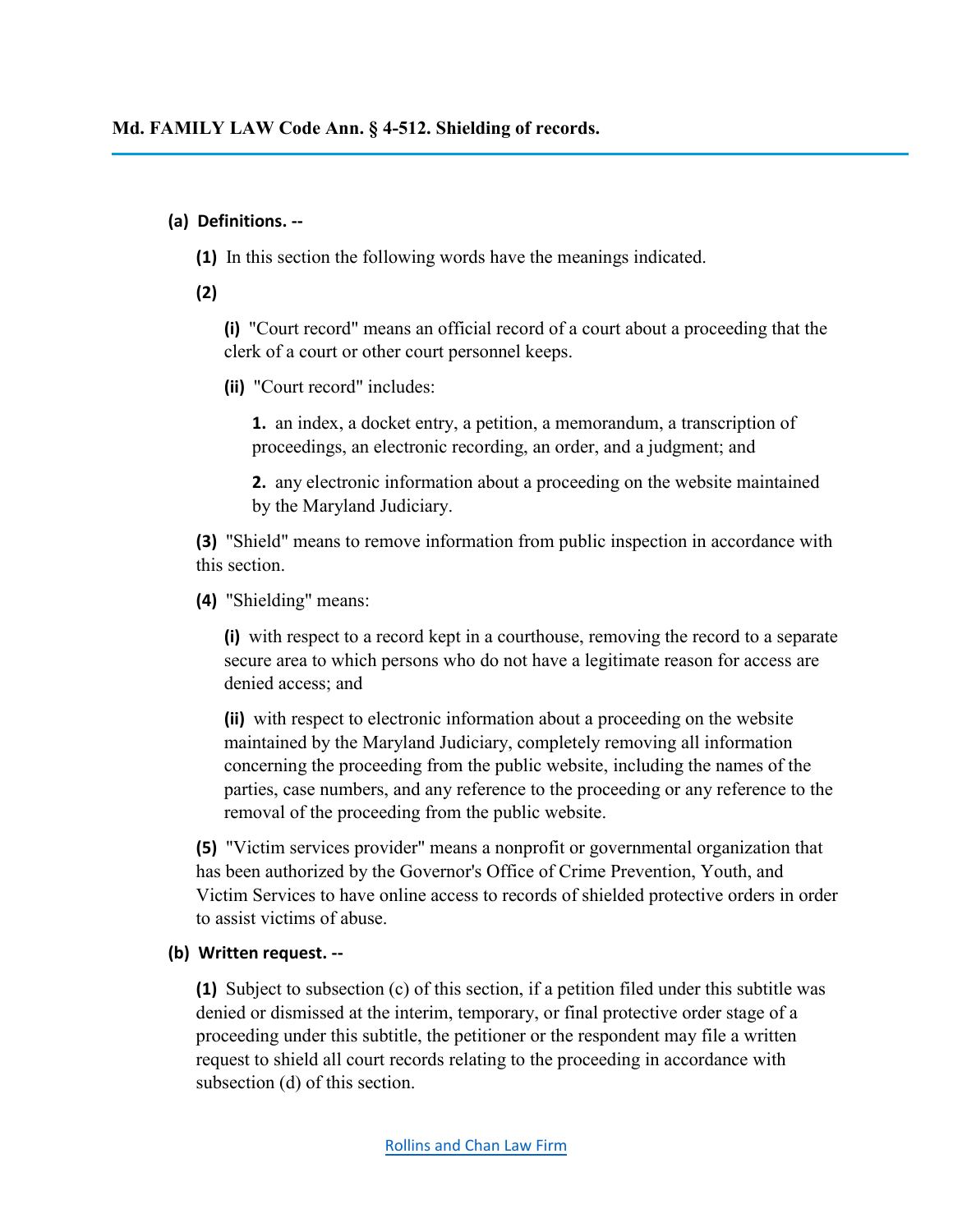**(2)** Subject to subsection (c) of this section, if the respondent consented to the entry of a protective order under this subtitle, the petitioner or the respondent may file a written request to shield all court records relating to the proceeding in accordance with subsection (e) of this section.

**(c) Timing. --** A request for shielding under this section may not be filed within 3 years after the denial or dismissal of the petition or the consent to the entry of the protective order, unless the requesting party files with the request a general waiver and release of all the party's tort claims related to the proceeding under this subtitle.

#### **(d) Notice, hearing, and findings. --**

**(1)** If a petition was denied or dismissed at the interim, temporary, or final protective order stage of a proceeding under this subtitle, on the filing of a written request for shielding under this section, the court shall schedule a hearing on the request.

**(2)** The court shall give notice of the hearing to the other party or the other party's counsel of record.

**(3)** Except as provided in paragraphs (4) and (5) of this subsection, after the hearing, the court shall order the shielding of all court records relating to the proceeding if the court finds:

**(i)** that the petition was denied or dismissed at the interim, temporary, or final protective order stage of the proceeding;

**(ii)** that a final protective order or peace order has not been previously issued against the respondent in a proceeding between the petitioner and the respondent;

**(iii)** that the respondent has not been found guilty of a crime arising from abuse against the petitioner; and

**(iv)** that none of the following are pending at the time of the hearing:

**1.** an interim or temporary protective order or peace order issued against the respondent in a proceeding between the petitioner and the respondent; or

**2.** a criminal charge against the respondent arising from alleged abuse against the petitioner.

**(4)** 

**(i)** On its own motion or on the objection of the other party, the court may, for good cause, deny the shielding.

**(ii)** In determining whether there is good cause under subparagraph (i) of this paragraph, the court shall balance the privacy of the petitioner or the respondent and potential danger of adverse consequences to the petitioner or the respondent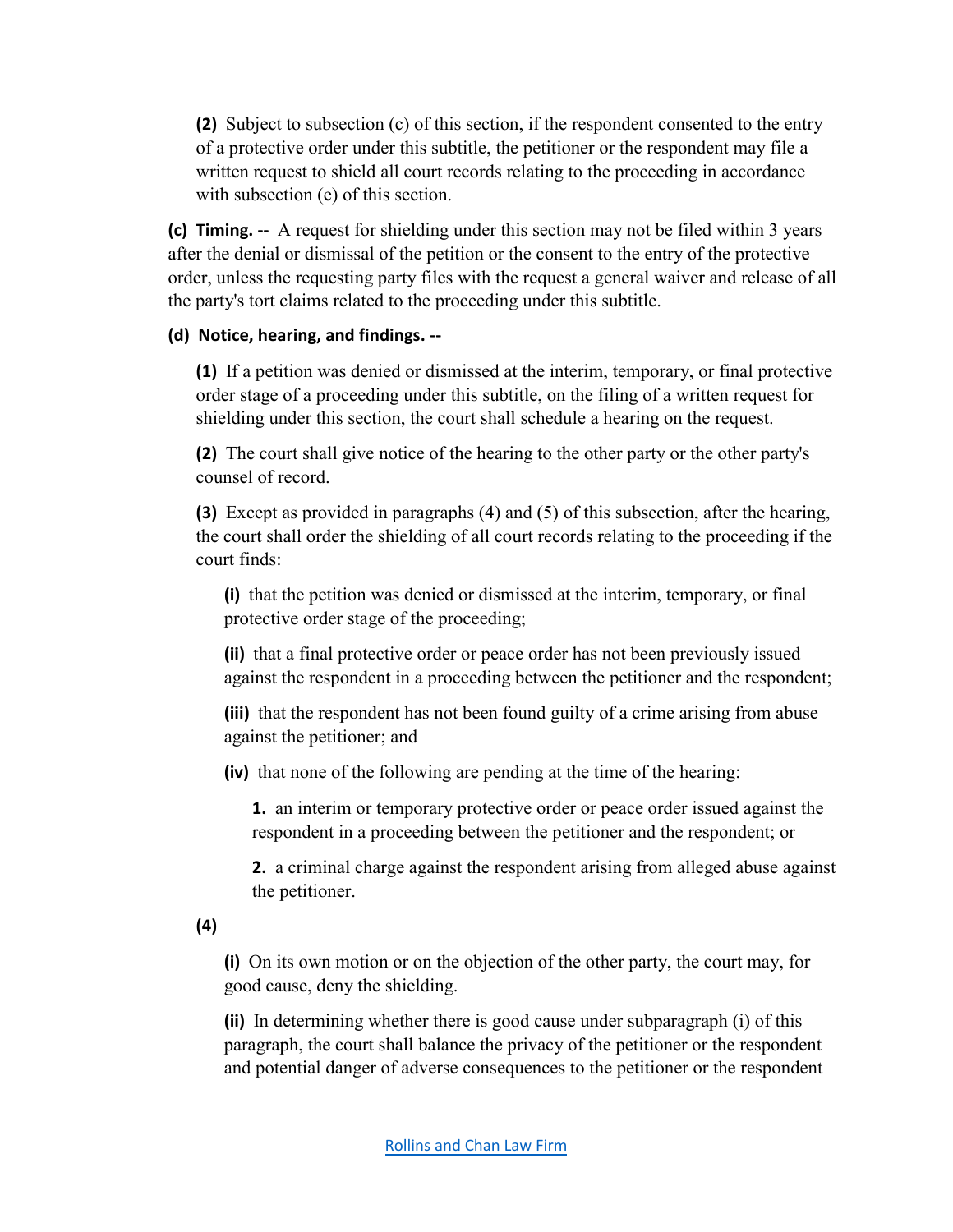against the potential risk of future harm and danger to the petitioner and the community.

**(5)** Information about the proceeding may not be removed from the Domestic Violence Central Repository.

## **(e) Notice, hearing, and findings -- After expiration of protective order. --**

**(1)**

**(i)** If the respondent consented to the entry of a protective order under this subtitle, the petitioner or the respondent may file a written request for shielding at any time after the protective order expires.

**(ii)** On the filing of a request for shielding under this paragraph, the court shall schedule a hearing on the request.

**(iii)** The court shall give notice of the hearing to the other party or the other party's counsel of record.

**(iv)** Except as provided in subparagraph (vi) of this paragraph and subject to subparagraph (v) of this paragraph, after the hearing, the court may order the shielding of all court records relating to the proceeding if the court finds:

1. for cases in which the respondent requests shielding, that the petitioner consents to the shielding;

**2.** that the respondent did not violate the protective order during its term;

**3.** that a final peace order or protective order has not been previously issued against the respondent in a proceeding between the petitioner and the respondent;

**4.** that the respondent has not been found guilty of a crime arising from abuse against the petitioner; and

**5.** that none of the following are pending at the time of the hearing:

**A.** an interim or temporary peace order or protective order issued against the respondent; or

**B.** a criminal charge against the respondent arising from alleged abuse against an individual.

**(v)** In determining whether court records should be shielded under this paragraph, the court shall balance the privacy of the petitioner or the respondent and potential danger of adverse consequences to the petitioner or the respondent against the potential risk of future harm and danger to the petitioner and the community.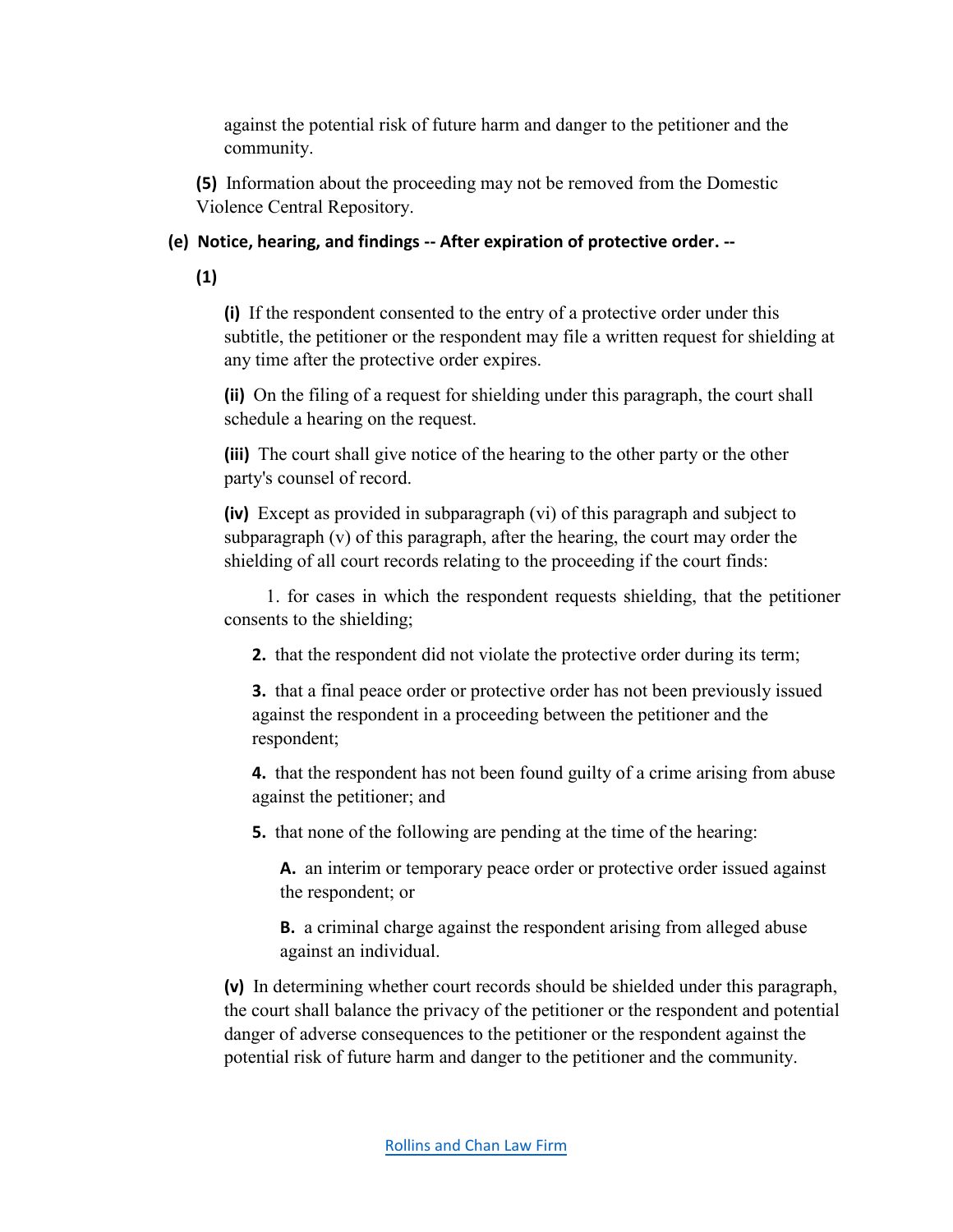**(vi)** Information about the proceeding may not be removed from the Domestic Violence Central Repository.

**(2)** 

**(i)** If the respondent consented to the entry of a protective order under this subtitle, but the petitioner did not consent to shielding at the hearing under paragraph (1) of this subsection, the respondent may refile a written request for shielding after 1 year from the date of the hearing under paragraph (1) of this subsection.

**(ii)** On the filing of a request for shielding under this paragraph, the court shall schedule a hearing on the request.

**(iii)** The court shall give notice of the hearing to the other party or the other party's counsel of record.

**(iv)** Except as provided in subparagraph (vi) of this paragraph and subject to subparagraph (v) of this paragraph, after the hearing, the court may order the shielding of all court records relating to the proceeding if the court finds:

**1. A.** that the petitioner consents to the shielding; or

**B.** that the petitioner does not consent to the shielding, but that it is unlikely that the respondent will commit an act of abuse against the petitioner in the future;

**2.** that the respondent did not violate the protective order during its term;

**3.** that a final peace order or protective order has not been previously issued against the respondent in a proceeding between the petitioner and the respondent;

**4.** that the respondent has not been found guilty of a crime arising from abuse against the petitioner; and

**5.** that none of the following are pending at the time of the hearing:

**A.** an interim or temporary peace order or protective order issued against the respondent; or

**B.** a criminal charge against the respondent arising from alleged abuse against an individual.

**(v)** In determining whether court records should be shielded under this paragraph, the court shall balance the privacy of the petitioner or the respondent and potential danger of adverse consequences to the petitioner or the respondent against the potential risk of future harm and danger to the petitioner and the community.